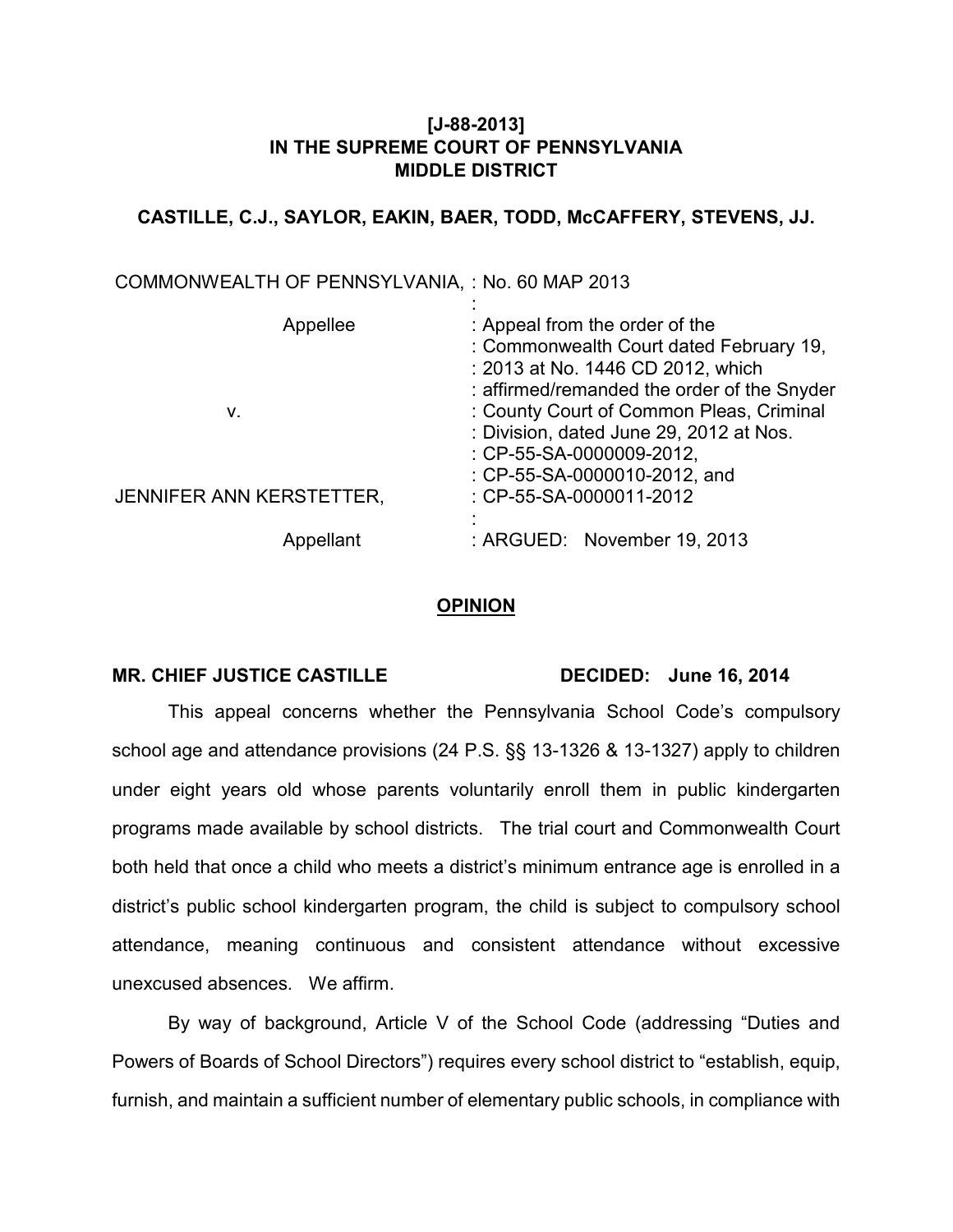the provisions of this act, to educate every person, residing in such district, between the ages of six and twenty-one years, who may attend." 24 P.S. § 5-501(a). The same article makes clear that school districts are not required to establish kindergarten programs, although they may do so as a matter of discretion, and if a district establishes such a program, it "shall be an integral part of the elementary school system of the district, and be kept open for not less than two and one-half hours each day for the full school term

. . . . " <u>Id.</u> § 5-503.<sup>1</sup>

<u>.</u>

Appellant enrolled her twin five-year-old daughters in the 2011-12 school year kindergarten program at West Beaver Elementary School, which is part of the Midd-West School District ("District") in Snyder County.<sup>2</sup> For reasons not entirely made clear in the record, appellant had difficulty getting the children to kindergarten consistently; at least three unexcused documented absences occurred in November and December 2011. The absences were reported to the District and in January 2012, appellant was issued summonses for three violations of the School Code's compulsory school attendance provision at 24 P.S.  $\S 13$ -1327.<sup>3</sup> After a summary trial on February 3, 2012, a magisterial

<sup>&</sup>lt;sup>1</sup> Section 5-503 also provides, however, that if the average attendance in any one kindergarten in any district is ten or less children for the school year, the district is to discontinue the program. Id.

 $2$  The children were previously in the custody of the local Children & Youth Services ("CYS"), which enrolled them in kindergarten in another school district. When appellant regained custody, she transferred and enrolled the children in Midd-West's kindergarten. The trial court found that appellant enrolled her children in school when she effected the transfer, and this fact has not been disputed throughout the litigation. N.T., 5/8/12, at 15-16; N.T., 6/29/12, at 9; see also Commonwealth v. Kerstetter, 62 A.3d 1065, 1067 n.3. (Pa. Cmwlth. 2013).

 $3$  Section 13-1327 provides, with certain exceptions not applicable here, that: "every child of compulsory school age having a legal residence in this Commonwealth, as provided in this article, and every migratory child of compulsory school age, is required to attend a day school in which the subjects and activities prescribed by the standards of the State  $(continued...)$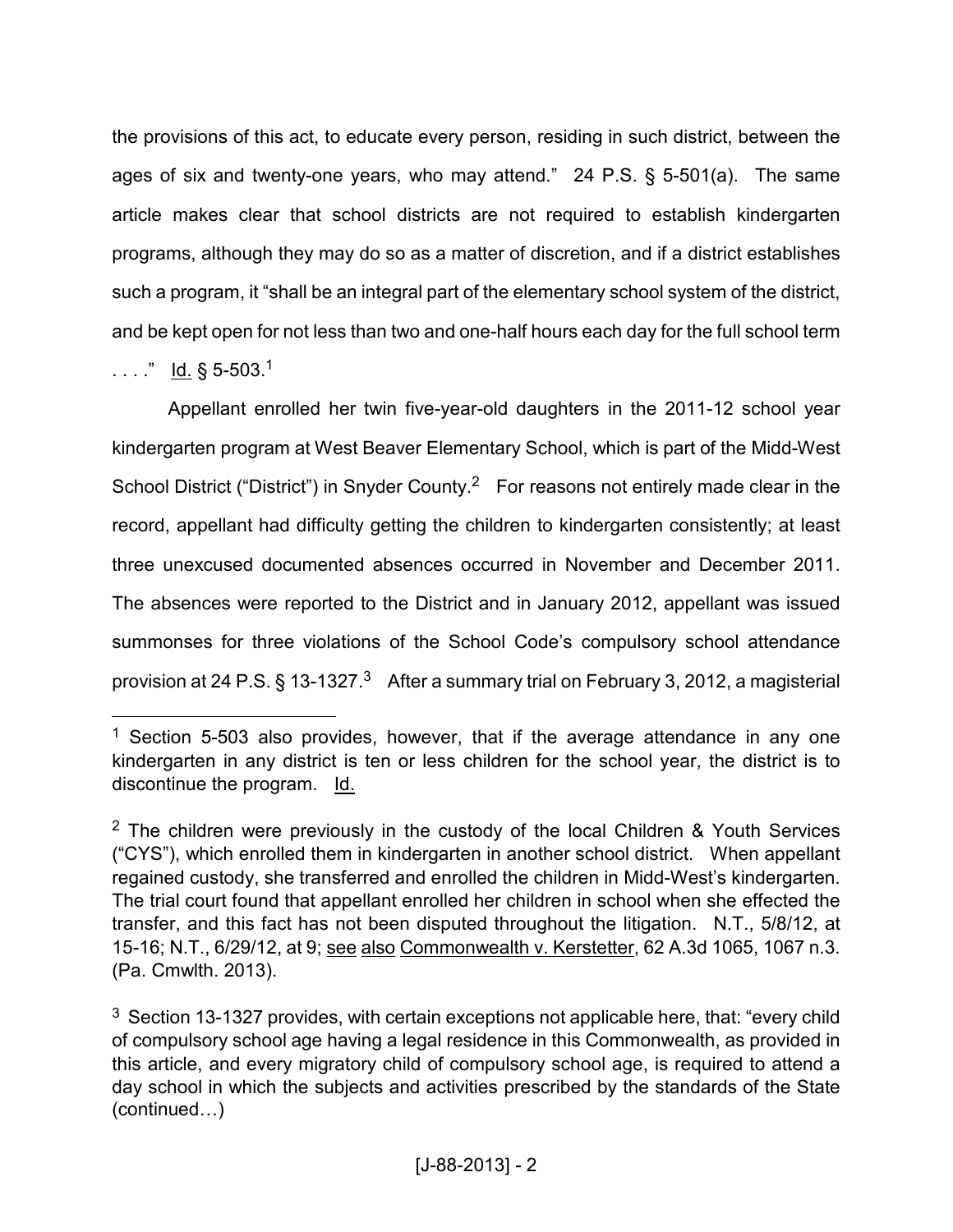district judge found appellant guilty of all three counts; a fine, costs, and fees were imposed upon appellant for each count. On February 28, 2012, appellant filed a summary appeal with the Snyder County Court of Common Pleas, which scheduled a hearing, or trial *de novo*, for May 8, 2012.

At that proceeding, the court initially noted that since the charges carried no risk of incarceration, appellant was not entitled to court-appointed counsel; appellant then entered a plea of not guilty. David Harrison, principal of the elementary school and an administrator with the District, testified that the District followed the Pennsylvania School Code of 1949 and maintained a compliant written policy that set forth lawful excuses for absences and advised that parents/guardians had a three-day grace period after an absence to provide a proper excuse. Harrison testified that appellant had never to his knowledge provided the school with legitimate excuses for her daughters' absences. Harrison said that a school counselor had spoken with appellant to discuss her difficulty getting her daughters to school, but he was not aware of any concrete reason (such as transportation issues) why the children could not attend school consistently. N.T., 5/8/12, at 5-13.

Appellant testified that at the time of the absences in question, she had just regained custody of the girls after a period they spent away from her under supervision of the local Children and Youth Services ("CYS"). The record does not explain the length of time or reason why the children were with CYS. According to appellant, the children "acted out" in the mornings and refused to get dressed; she thought the girls were anxious

 $\overline{a}$ 

<sup>(...</sup>continued)

Board of Education are taught in the English language. . . ." Id. Penalties for a violation of the compulsory attendance provision include a fine up to \$300 and attendance and completion of a parenting program; if these sanctions are not satisfied, the parent or guardian may receive a county jail sentence of up to five days. 24 P.S. § 1333.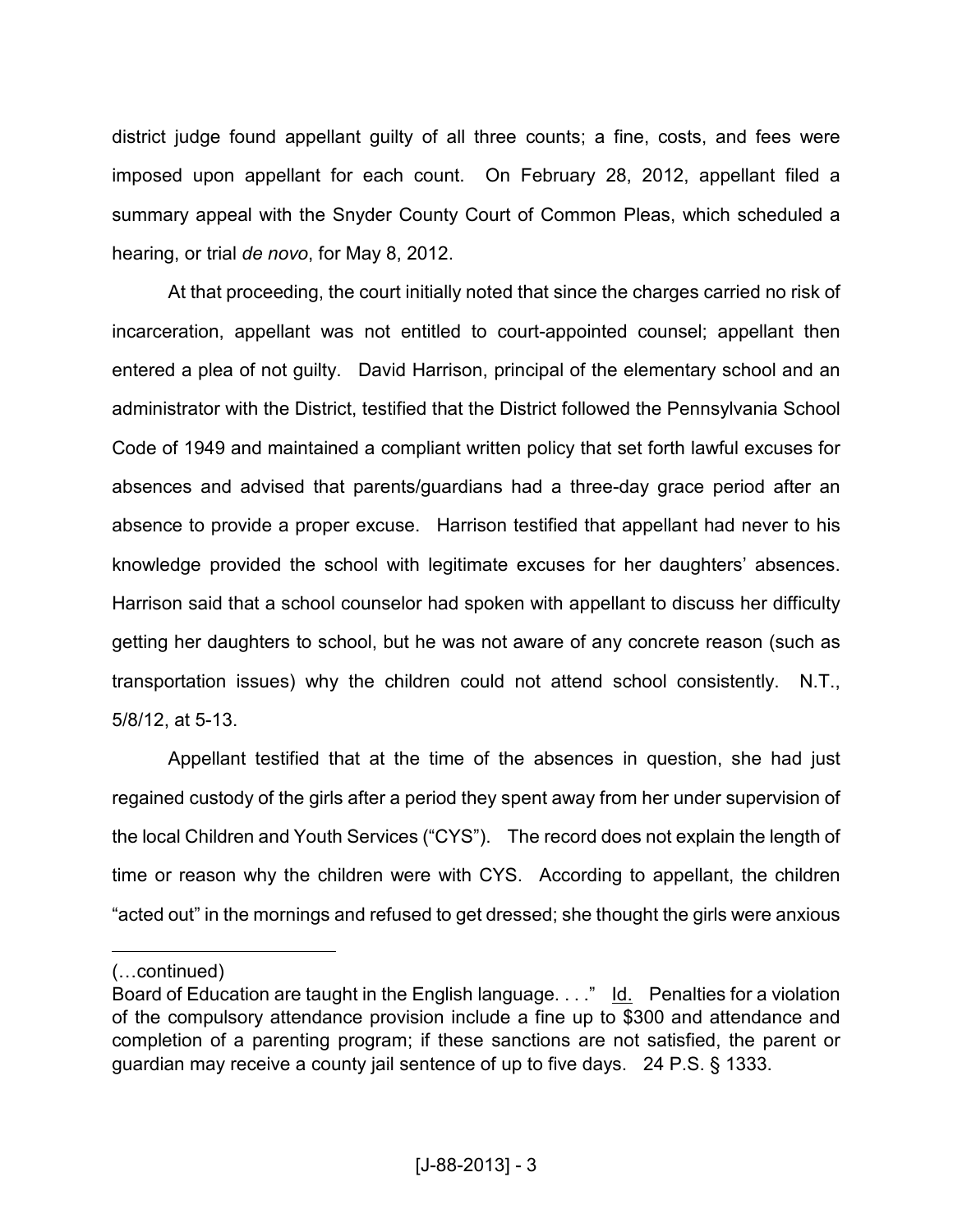about school and being away from her, even for the day. Appellant testified that she spoke with a school counselor and asked for help, but was refused. Appellant added that she learned from a "Pennsylvania State Education website" that children in kindergarten were not subject to truancy citations; rather, she understood it to mean that "[o]nly students of compulsory school age, which is first grade, age 8, can be cited." N.T., 5/8/12, at 13-19.

The court took a short recess for the parties to research the online information appellant had relied upon. When proceedings resumed, the prosecutor noted that he found "one thing that's extremely confusing." According to the prosecutor, the Unified Judicial System ("UJS") website's recitation of Purdon's Pennsylvania Statutes mirrored the definition of "compulsory school age" in the School Code's attendance enforcement provisions: "the period of a child's life from the time the child's parents elect to have the child enter school, which shall be not later than at the age of eight (8) years, until the age of seventeen (17) years." 24 P.S. § 13-1326 ("Enforcing Attendance: Definitions"). But, the prosecutor further noted, the entry for "compulsory school age" on the Department of Education's website, to which appellant had adverted, also included the term "beginner," which is defined in a different section of Article 13 of the School Code as: "any child that should enter the lowest grade of the primary school or the lowest primary class above the kindergarten level." 24 P.S. § 13-1304(c) ("Admission: Admission of Beginners"). The prosecutor concluded: "If that's correct, [appellant] is absolutely correct, that a child who is enrolled in kindergarten is not of compulsory school age." N.T., 5/8/12, at 19-20.

Neither the prosecutor nor Principal Harrison were able to explain the potential discrepancy or relationship between "compulsory school age" and "beginner." The prosecutor suggested that because providing kindergarten is optional for school districts in Pennsylvania, perhaps districts cannot compel children's attendance at kindergarten.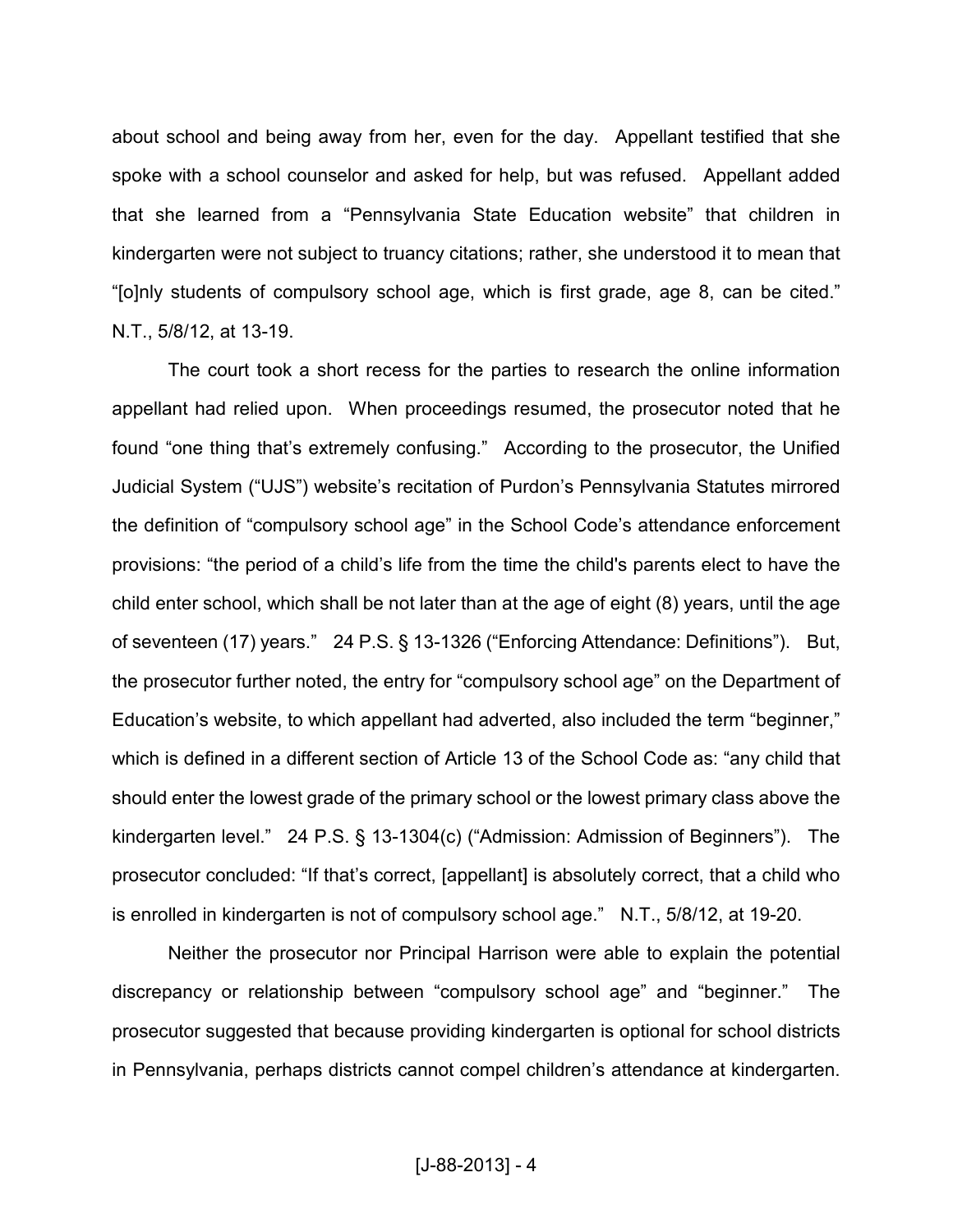At that point, the prosecutor stated: "I think that [appellant], in fairness, without me being her attorney, has a colorable argument here." The court, unable to resolve what it described as a "perplexing question" without further advocacy, continued the matter and appointed the county public defender to represent appellant; the parties were to prepare memoranda addressing "compulsory school age" and "beginner" under the School Code. N.T., 5/8/12, at 20-29.

At a further hearing on June 29, 2012, the trial court observed that the Department of Education's regulations commingle the terms "beginner" and "compulsory school age," despite their evident inconsistency. Reading from the Department's regulations at 22 Pa. Code § 11.13, the court stated: "[C]ompulsory school age refers to the period of the child's life from the time the child enters school as a beginner, which may be no later than at the age of 8 years, until the age of 17 or graduation from a high school, whichever first occurs. A beginner is a child who enters a school district's lowest elementary grade - elementary school grade that is above kindergarten." According to the court, the Department's regulation improperly modified the Code's statutory definition of "compulsory school age" by importing "beginner" into it. As a practical matter, the court added, the Department's regulation required that school districts enroll children upon a parent or guardian's election, but then improperly prevented districts from compelling kindergarten attendance, which could result in "kindergarten classes from no one up to the full enrollment or anything in between with no way of structuring an educational program." The court doubted that the General Assembly intended to create such a practical dilemma for school districts, and concluded that the Department's regulation was an impermissible modification of legislation, which could not be given legal effect. Thus, under Section 13-1327 of the School Code, the trial court concluded that once appellant enrolled her children in kindergarten, they were *de facto* of "compulsory school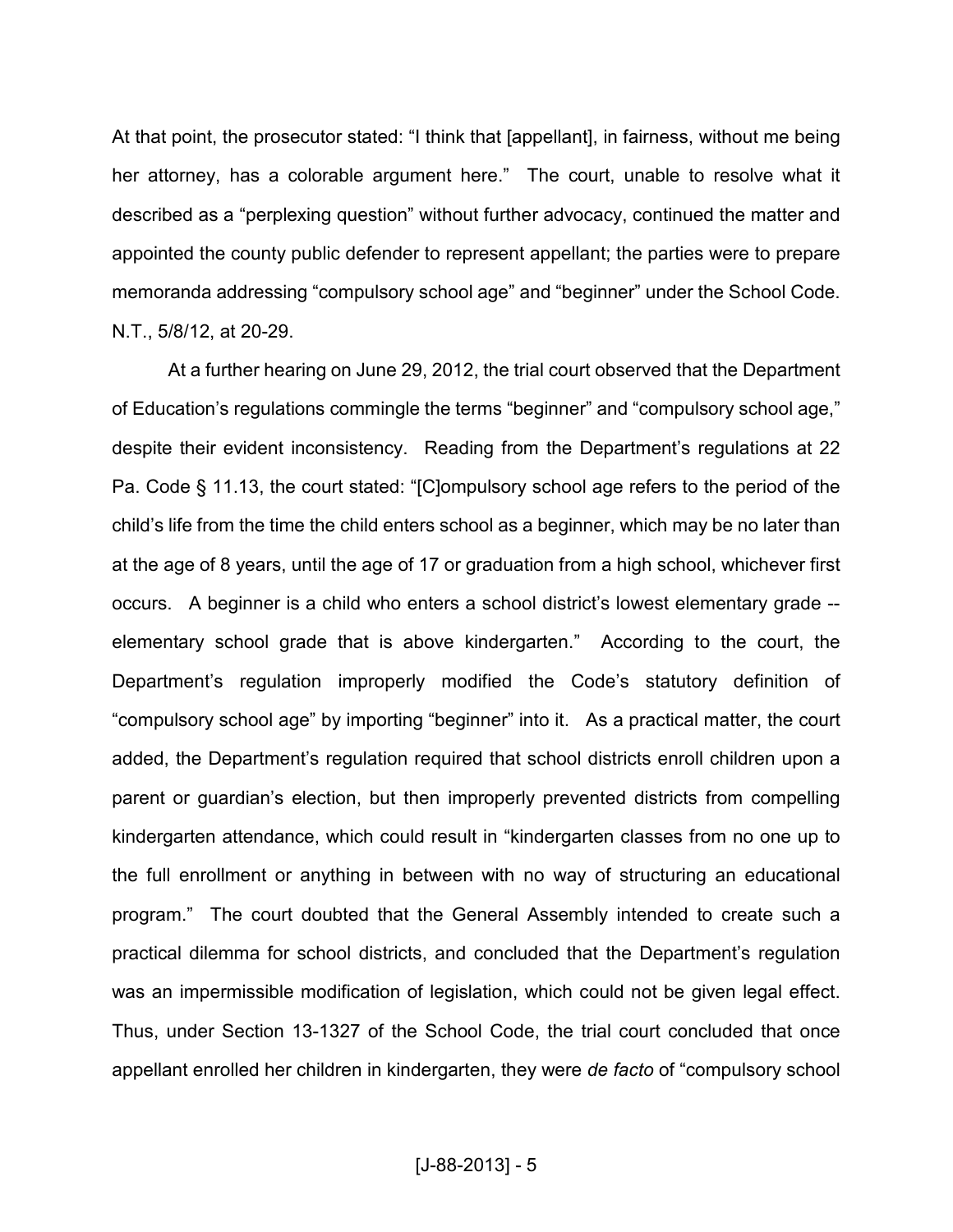age," and therefore subject to the compulsory school attendance requirement. N.T., 6/29/12, at 2-7.

Appellant's counsel orally moved to dismiss the charges. While denying the motion, the trial court recognized that the issue was problematic, and that it could potentially affect school districts across the Commonwealth; the court therefore determined that an interlocutory appeal to the Commonwealth Court would be appropriate. N.T., 6/29/12, at 10-13. In an order on the same date, the court formally denied appellant's motion to dismiss, but deemed the matter continued in expectation of appellant's appeal to the Commonwealth Court. Appellant (represented by the same counsel, but in a private capacity and no longer as public defender) timely filed a petition seeking to certify the matter for interlocutory appeal, which the trial court granted in an order dated July 30, 2012. The Commonwealth Court accepted the appeal in an order dated August 21, 2012, and stayed proceedings at the trial court level pending the appeal.

In its Pa.R.A.P. 1925(a) opinion on the merits, the trial court noted that the apparent "audiences" of the two School Code sections at issue differed. According to the court, Section 13-1327 ("compulsory school age") directs and instructs parents and students on compulsory attendance, while Section 13-1304 guides school districts in developing legally compliant admissions policies and programs. The court concluded that despite the confusion wrought by inclusion of the term "beginner" in the Department's regulation on compulsory school age, the General Assembly clearly intended that once a parent or guardian enrolls a child in public school, including kindergarten if it is available, the child must attend consistently, subject to the Code's compulsory attendance provisions. Trial Ct. Op., 9/20/12, at 1-3.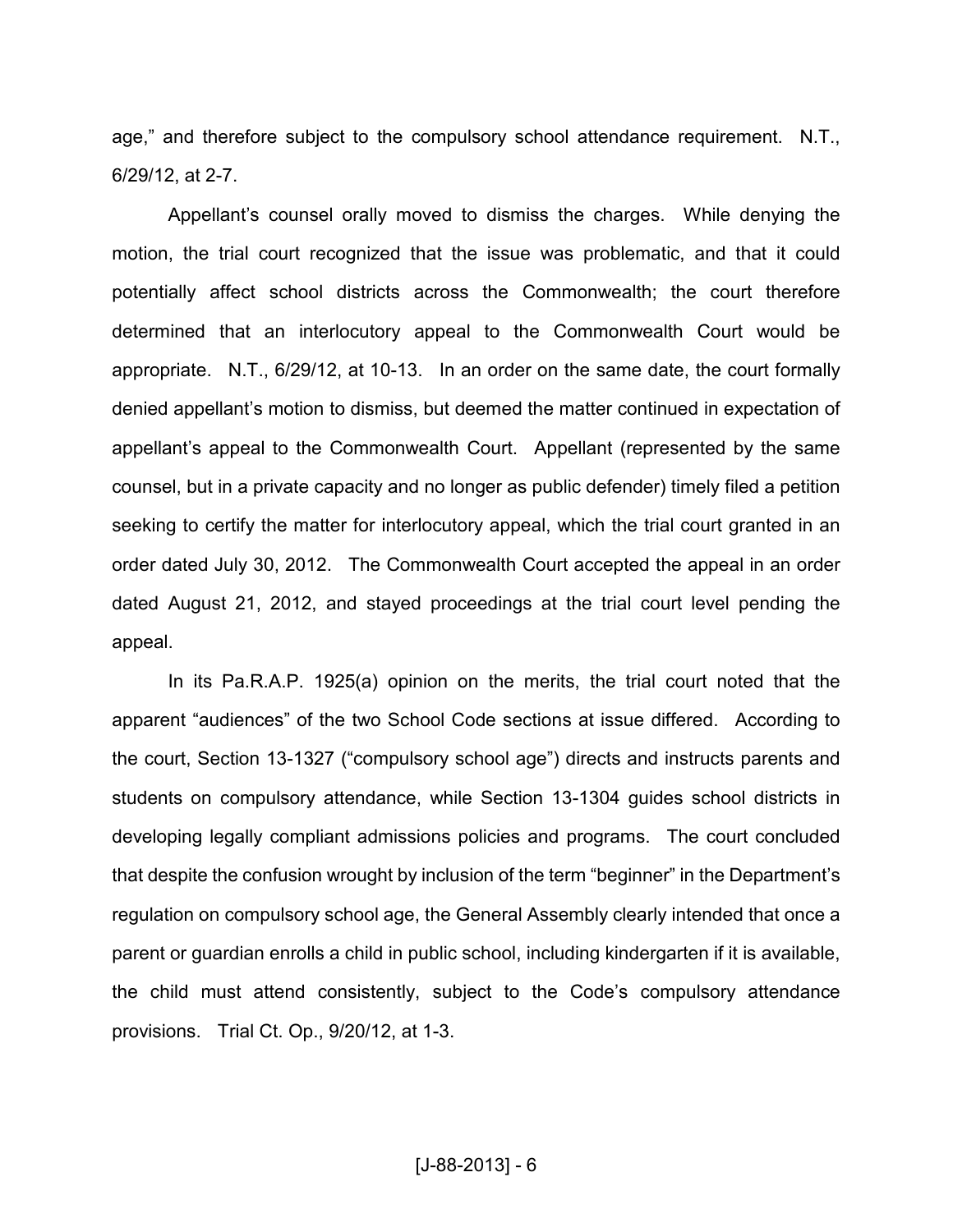As a matter of public policy and practicality, the trial court added, this construction is most logical because for districts to voluntarily provide for kindergarten, but then to be unable to enforce the School Code's compulsory attendance provisions, "would essentially turn our public schools into a free child care situation." In addition to concluding that appellant's children were subject to the compulsory attendance requirement, the trial court added that the Department's regulation suggesting otherwise "should immediately be reversed and corrected to comply with the clear mandate of the statute." Id.

Appellant's brief to the Commonwealth Court relied upon O'Leary v. Wisecup, 364 A.2d 770 (Pa. Cmwlth. 1976), to argue that attendance is not compelled at the kindergarten level, but rather only when a child is old enough to be a "beginner" eligible for primary school, which generally begins with first grade.<sup>4</sup> To appellant, the Department's regulation to this effect was the strongest indicator of legislative intent. Appellant added that since the School Code was passed in 1949, no ensuing legislative directive has made kindergarten attendance mandatory: "To put it simply, if the legislature had intended to compel kindergarten students to attend school and be subject to the sanctions of the Compulsory Attendance Laws, then action would have been taken by now." Appellant's Brief to Commonwealth Court, at 5-7.

<u>.</u>

 $4$  O'Leary upheld a school district's refusal to admit to kindergarten a student who met the age requirements for kindergarten in his original district, but was too young to meet the requirements in the district to which he moved with his family mid-school year. Relevant to this case, the O'Leary opinion stated: "An examination of the state statutes involved here, however, clearly indicates that a local school district is required to provide a free public education only to those resident children who enter school as 'beginners' at the primary level (above the kindergarten level), and that the Department's regulations compel attendance for 'beginners[,]' not for kindergarten students." 364 A.2d at 773. We further discuss O'Leary, where relevant, *infra*.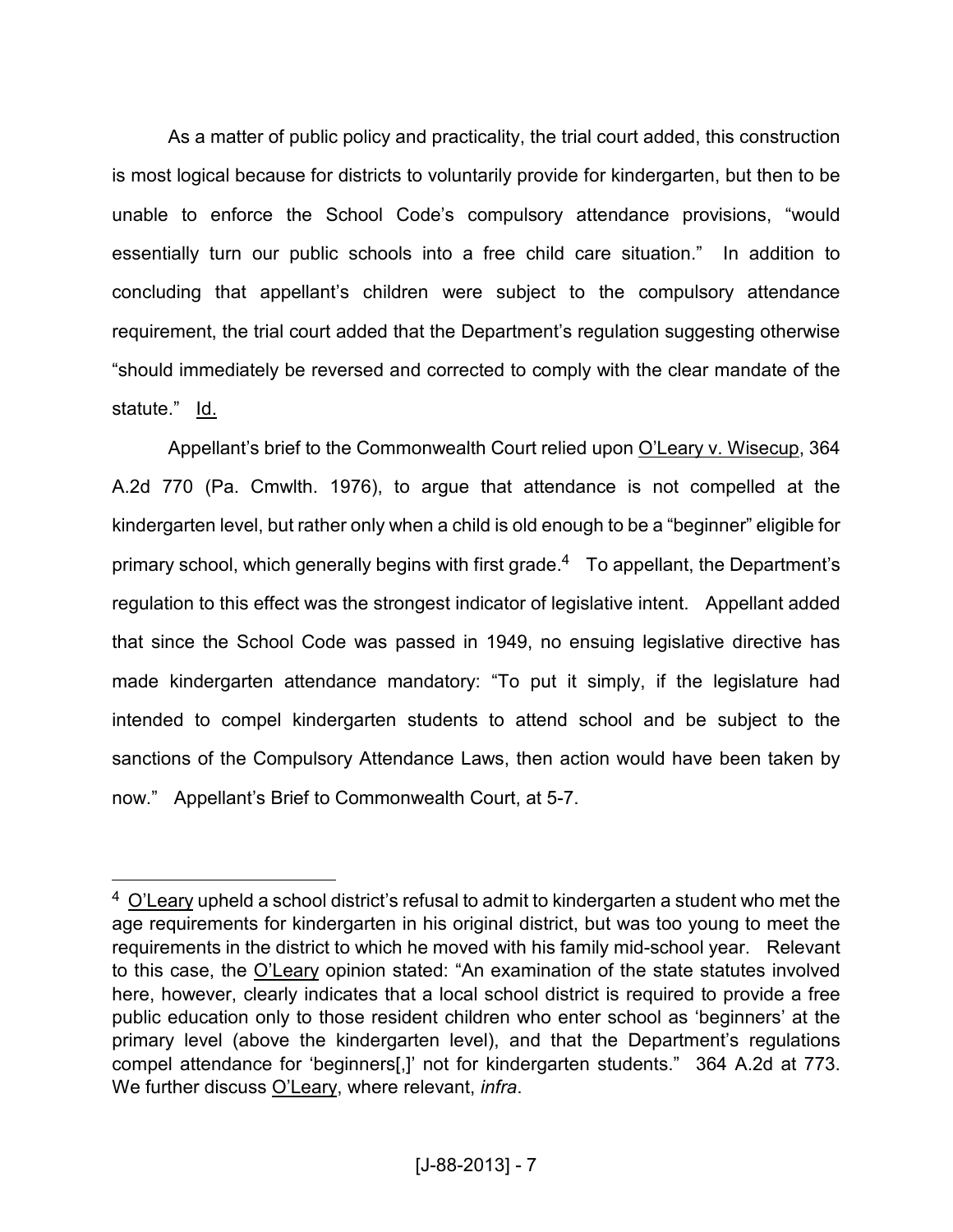The Commonwealth responded that the interpretive key is not whether a child is by age a "beginner" eligible for first grade, but the fact of the child's enrollment in school, whether in kindergarten or a higher grade level, upon the decision of the parent or guardian. The Commonwealth asserted that "despite an inconsistent regulatory definition to the contrary," the plain and unambiguous language of the statute, per Section 13-1326's definition of "compulsory school age," dictates that once children are enrolled in school, regardless of grade or age, the compulsory attendance requirement is triggered. The Commonwealth added that, as the trial court had explained, the term "beginner" is not used in Section 13-1326's attendance enforcement provision at all, but rather is found in a distinct School Code provision, Section 13-1304. That Section defines the class of students for whom school districts must provide education (students above six years old through seventeen years old or completion of high school). To the Commonwealth, although Sections 13-1326 and 13-1304 both address the age when children may start school, they do so for different purposes and there was no conflict, impossibility, or absurdity in the trial court's construction. Furthermore, the Commonwealth added, the statute overrides any inconsistent departmental regulation. Commonwealth's Brief to Commonwealth Court, at 1-4.

The Commonwealth Court affirmed in a published opinion by a divided panel. Commonwealth v. Kerstetter, 62 A.3d 1065 (Pa. Cmwlth. 2013). Writing for the panel majority, the Honorable Robert Simpson found the statutory definition of "compulsory school age" at Section 13-1326 to be clear and unambiguous; and the Department of Education's regulation, 22 Pa. Code § 11.13, with its use of the term "beginner," to be "clearly inconsistent" with the Code and therefore of no effect under the settled proposition that the governing statute trumps an inconsistent administrative regulation.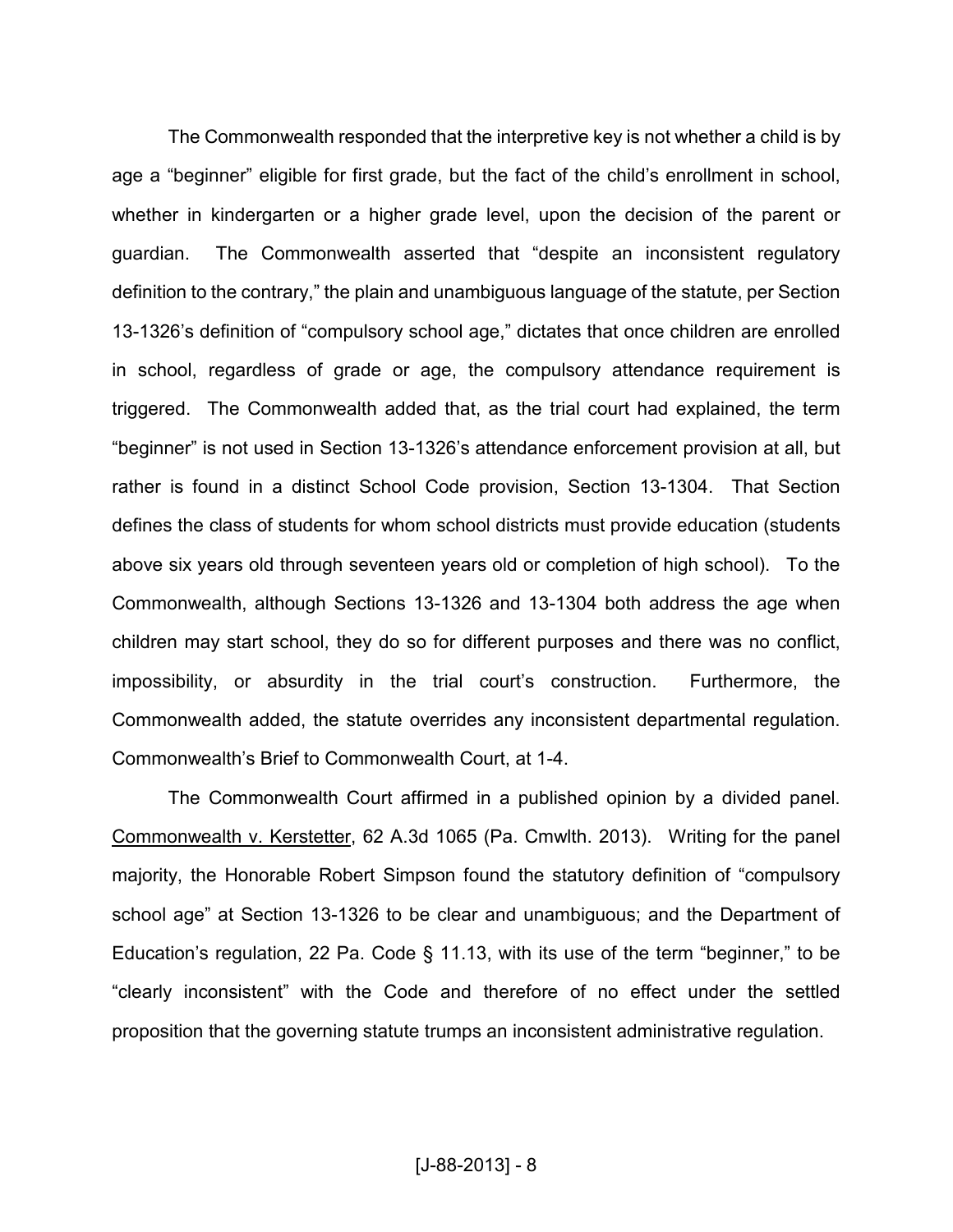The majority rejected appellant's reliance on O'Leary because that decision focused primarily on whether a school district must accommodate another district's enrollment policies and, except in *dicta*, did not look at whether children enrolled in public kindergarten programs are subject to compulsory attendance. The majority recognized that in this case, the Department's inconsistent regulation may have caused appellant's erroneous belief that her children were not subject to compulsory attendance at kindergarten. Nevertheless, the majority continued: "Although . . . parents are not required to enroll their child in kindergarten, once the election to enroll a child in school is made, the child is subject to the Code's compulsory attendance requirements. In other words, the compulsory school attendance provisions apply to any student enrolled in public school, regardless of whether they are enrolled in kindergarten." The court thus affirmed the trial court's denial of appellant's motion to dismiss the charges and remanded for further proceedings, including consideration of any remaining issues. Additionally, the majority directed that a copy of its opinion and order be forwarded to the Secretary of the Pennsylvania Department of Education, presumably to address the inconsistency between its regulation and the statutory definition of "compulsory school age." 62 A.3d at 1068-71.

In a dissenting opinion, the Honorable Rochelle S. Friedman opined that any child younger than eight years old or not yet enrolled in first grade is not of "compulsory school age." According to the dissent's reading of Section 13-1326, "the phrase 'enter school' refers to that mandated by statute, i.e., education that is required beginning with first grade. Thus, a parent may choose to enroll a student in first grade earlier than, but no later than, age eight." The dissent posited that the key to Section 13-1326 is enrollment in first grade, not kindergarten:

> Because kindergarten is not mandated by statute, attendance is not compulsory. "Compulsory" is defined as "[c]ompelled;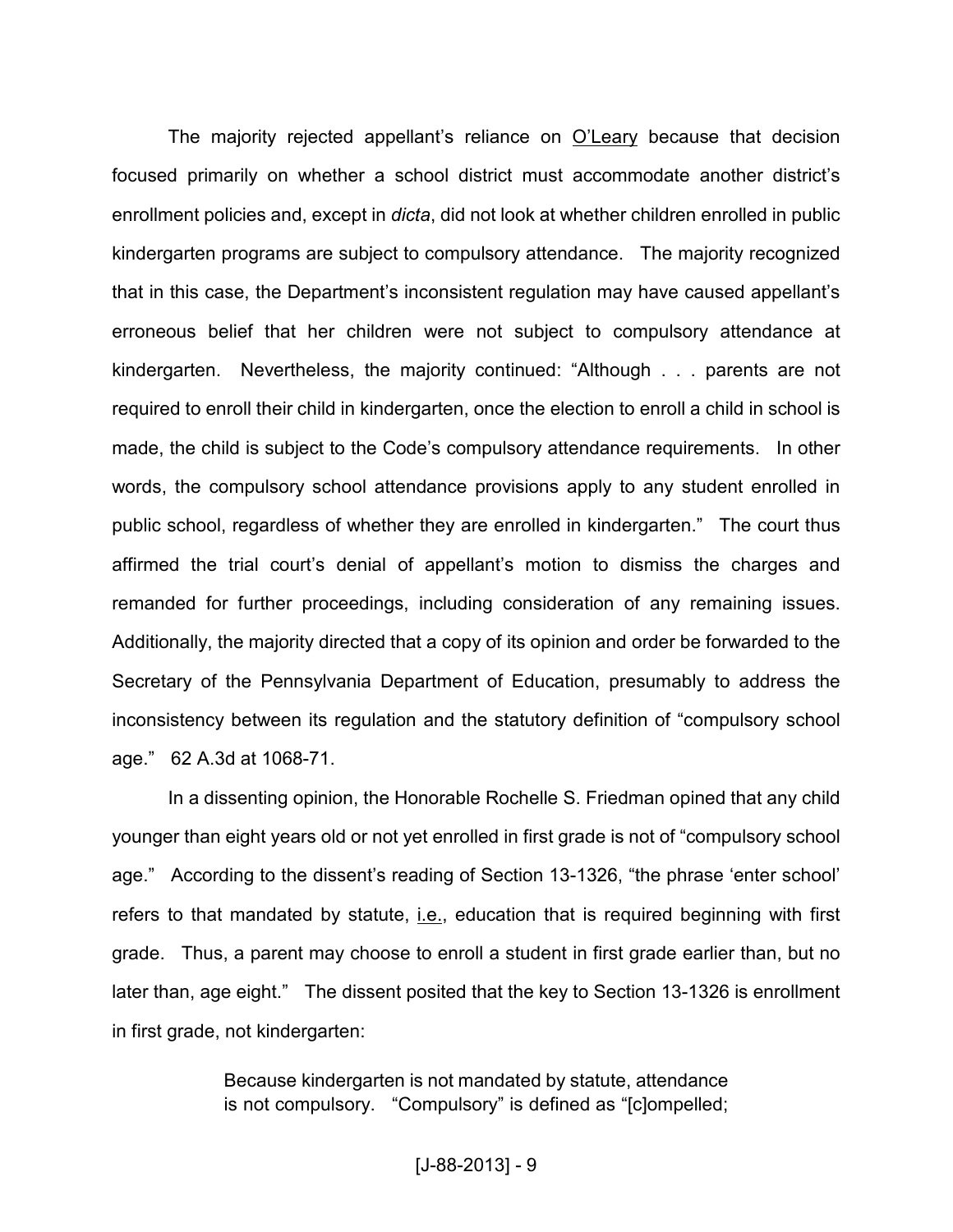mandated by legal process or by statute. . . ." Black's Law Dictionary 326 (9th ed. 2009). The Code's compulsory school attendance provisions apply to a child required to be enrolled in public school. This requirement commences with first grade.

Id. at 1071-73 (Friedman, S.J., dissenting).

 $\overline{a}$ 

This Court granted appellant's petition for allowance of appeal, accepting the issue as framed by appellant:

> Did the Commonwealth Court of Pennsylvania err when it held that a kindergarten student under the age of eight years is of compulsory school age pursuant to Pennsylvania's Compulsory School Attendance laws codified at 24 [P.S.] § 13–1327?

Commonwealth v. Kerstetter, 73 A.3d 576 (Pa. 2013) (*per curiam*). The issue having come up as one of law on interlocutory review, and the question being one of statutory interpretation, our scope of review is plenary and the standard of review is *de novo*. Samuel-Bassett v. Kia Motors America, Inc., 34 A.3d 1, 51 (Pa. 2011). In this case, our task is to determine the proper meaning of "compulsory school age" in the context of whether the compulsory attendance provisions of the Code apply to a child enrolled in a public kindergarten program.<sup>5</sup>

The parties essentially reprise the positions they articulated below. Thus, appellant argues that since Pennsylvania school districts are not compelled by law to

<sup>&</sup>lt;sup>5</sup> The interlocutory question of law presented to this Court neither requires nor allows consideration of such potentially equitable factors as appellant's reliance upon the Department of Education's website in determining her obligations respecting school attendance, except insofar as they implicate appropriate precepts of statutory construction. Whether equitable factors affect the Commonwealth's decision to proceed with the prosecution upon remand, or give rise to some other issue(s), are matters upon which we offer no view.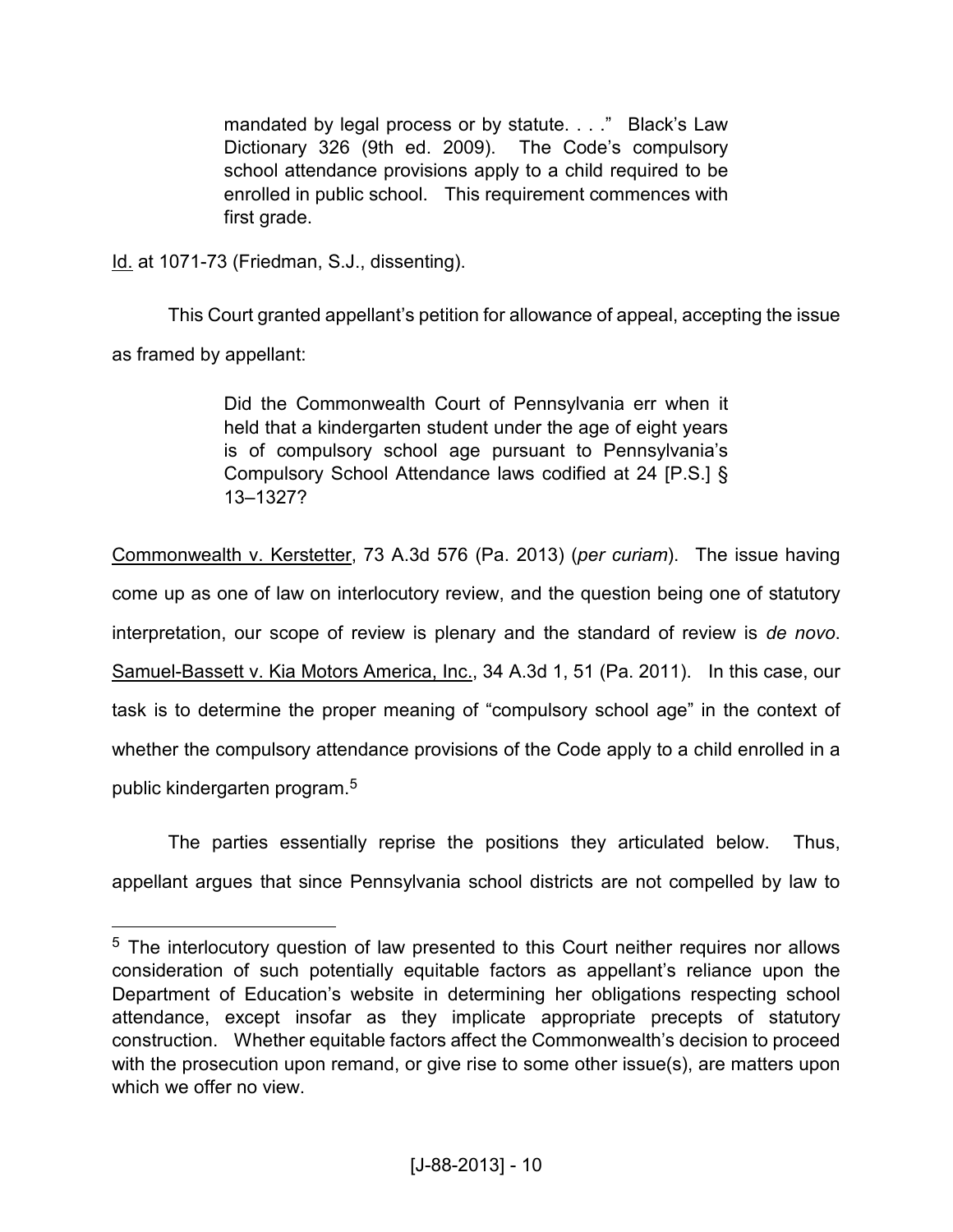offer kindergarten programs, a student who enrolls in such a program cannot be compelled by law to attend. Appellant initially concedes that a plain reading of Sections 13-1326 and 13-1327 of the School Code undermines her argument, but she argues that the answer differs when the Court considers those provisions in concert with other Code sections. As appellant did below, she relies on the definition of the term "beginner" in Section 13-1304 and the Department's regulations, which draw a line of distinction between "the kindergarten level" and "the lowest primary class above the kindergarten level" (generally, first grade). Appellant then posits that regular attendance can only be compelled when a child is eligible for first grade, "the lowest primary class above the kindergarten level."

Appellant also relies on O'Leary for the position that school attendance is compelled only for "beginners" in first grade, and not for children voluntarily enrolled in kindergarten. Appellant adds that, since O'Leary has stood for over thirty years without being overruled or limited by the courts or the General Assembly, it should control here. Even if not, appellant stresses that the Pennsylvania Department of Education has not mandated kindergarten attendance, and that its position should be viewed as the strongest indicator of a corresponding legislative intent. And, appellant posits, since the School Code was enacted in 1949 and the governing provisions have not been changed to expressly subject kindergarten students to compulsory school attendance, there is no basis for courts to do so now.

Echoing the dissent below, appellant next argues that a contrary holding imposes a "hypocritical burden" upon parents, forcing them to ensure their children's kindergarten attendance while school districts are not compelled to offer kindergarten in the first place. Appellant's Brief, at 10 (citing Slippery Rock Area Sch. Dist. v. Pa. Cyber Charter Sch., 31 A.3d 657 (Pa. 2011) for proposition that a kindergarten education is not a statutory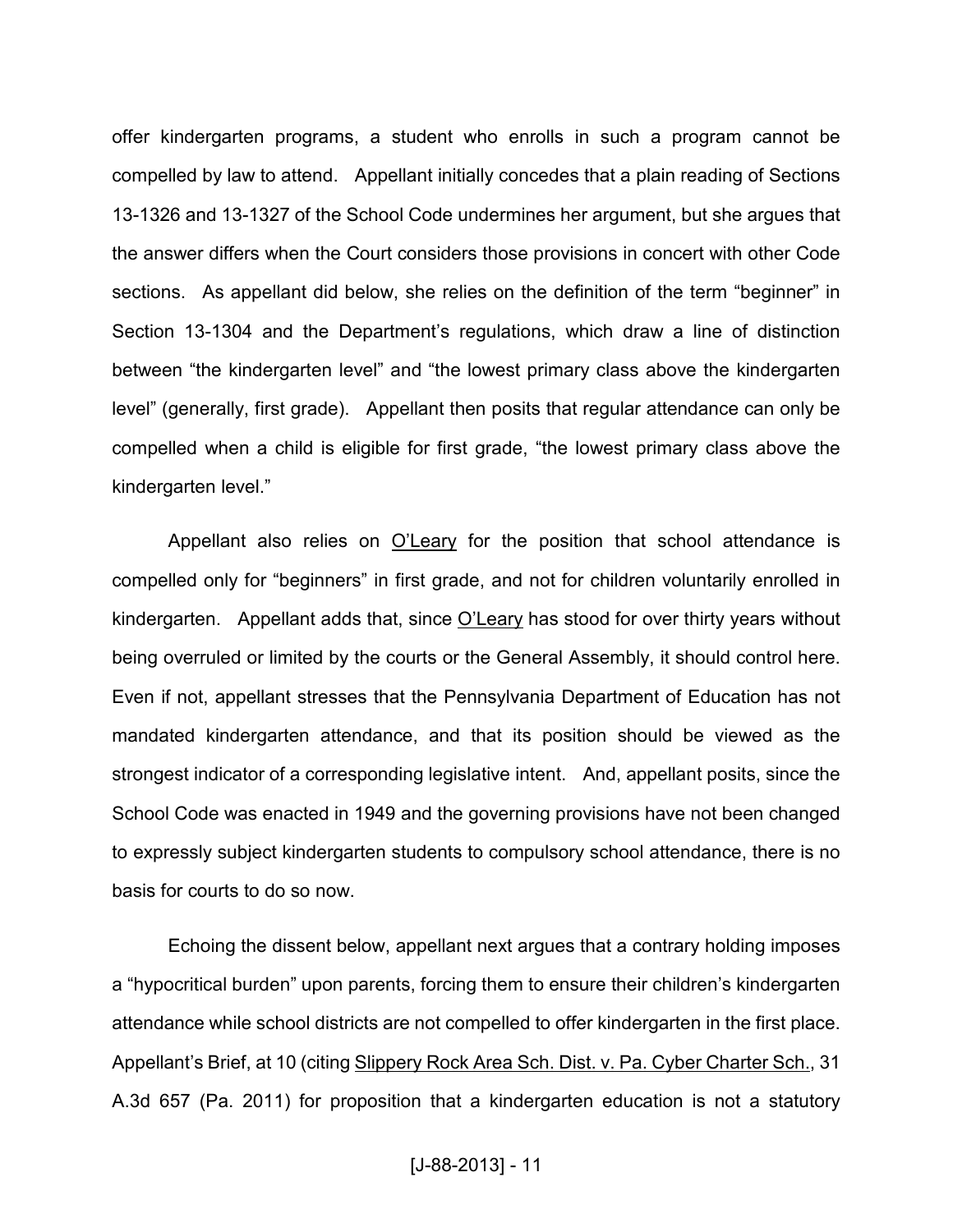entitlement). <sup>6</sup> Continuing, appellant contends that the legislative intent behind compulsory attendance is to ensure that by the time a child reaches eight years of age, he or she will be enrolled at least in a first grade curriculum, at which point compelled attendance is appropriate. Beyond that, appellant sees no authority in the law to find children under eight years of age truant for inconsistent attendance in programs that, like kindergarten, are provided by districts on a discretionary basis.

Appellant's *amicus curiae*, the Home School Legal Defense Association, claims that the disposition below, if upheld, could negatively affect homeschooling parents in certain circumstances. *Amicus* highlights the "not uncommon" circumstance where parents enroll a child in a public kindergarten program, subsequently determine that the child is not yet ready for the "formal education setting," and withdraw the child from school. Such parents may keep the child at home or in some other arrangement until they believe the child is ready for the public school environment; in the alternative, some parents opt to homeschool a child instead of returning him or her to public school. *Amicus* calls these practices "withdrawal and waiting." *Amicus* then argues that children who have been formally withdrawn from public school for beneficial developmental reasons should not be subject to compulsory attendance laws until they reach eight years old. Rather, *amicus* believes, the School Code's compulsory attendance provisions must be read to protect the discretion of responsible parents to make this type of decision:

<u>.</u>

<sup>&</sup>lt;sup>6</sup> In Slippery Rock, a cyber-charter school sought district funding to educate four-year-old students in kindergarten, even though the district's policy did not admit children to kindergarten until they reached five years old. Lower tribunals, including a unanimous *en banc* panel of the Commonwealth Court, found in the charter school's favor, but this Court reversed, holding that, while charter schools are free to offer kindergarten and to admit and enroll children who are younger than district-set minimum ages, charters are not entitled to district funding subsidies for doing so.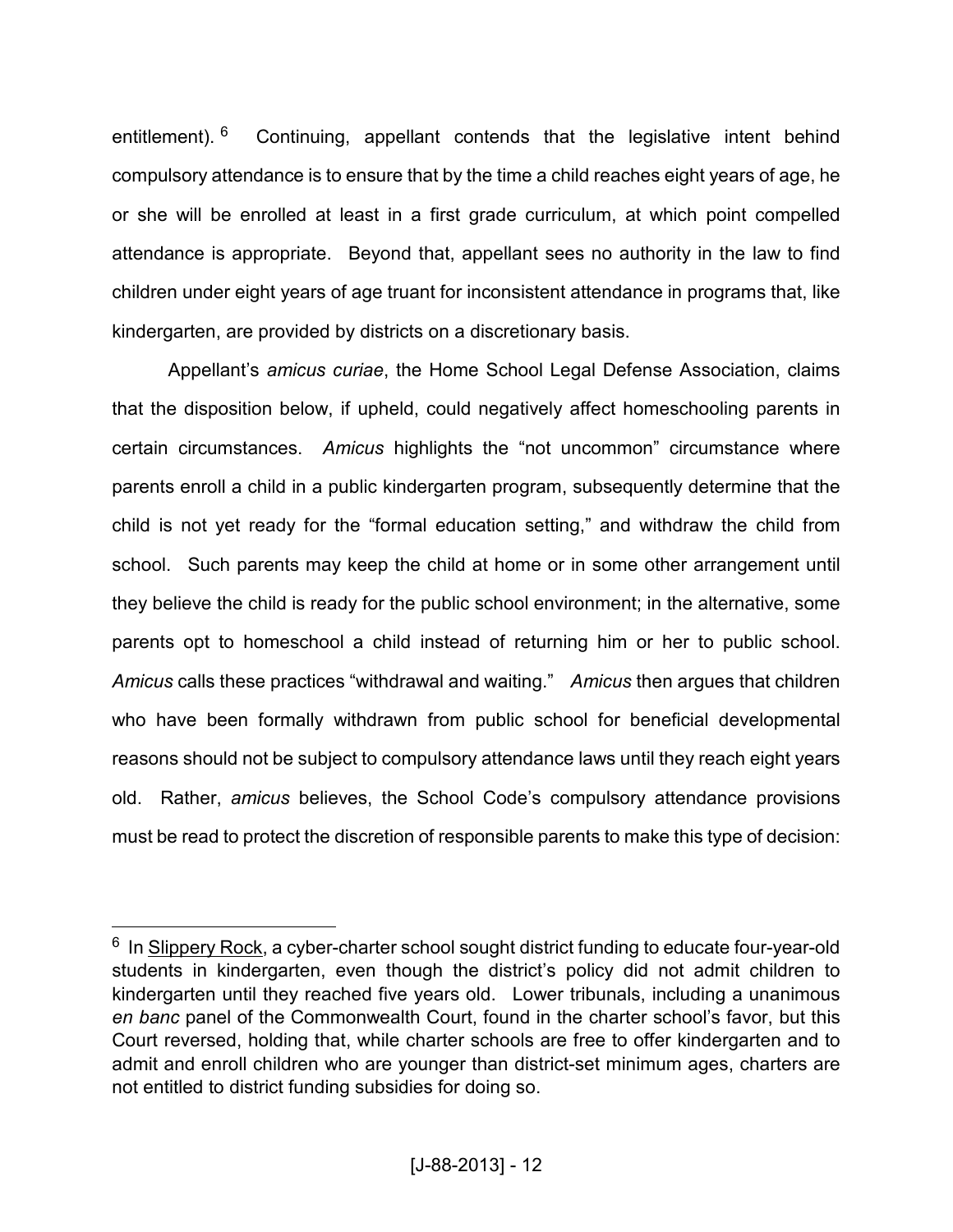"Parents should not be penalized with truancy charges for simply misreading a five-year-old child's readiness for institutional education." *Amicus* Brief, at 3-6.

The Commonwealth renews the plain language argument it made below, citing 1 Pa.C.S. § 1921(b) ("When the words of a statute are clear and free from all ambiguity, the letter of it is not to be disregarded under the pretext of pursuing its spirit."). To the Commonwealth, the compulsory school attendance provision is clear and unambiguous, and therefore its plain meaning and effect must control. The Commonwealth notes that the statutory definition of "compulsory school age" simply does not distinguish between enrollment in kindergarten and higher grades: the Code does not address which level of school a child is enrolled in, but focuses instead on the very act of enrollment, regardless of age, which includes kindergarten if such a program is offered by a school district and a parent or guardian elects to enroll their of-age child in the program. The Commonwealth also cites 24 P.S. § 5-503, which provides that kindergartens, if established by a district, "shall be an integral part of the elementary school system of the district[.]" Put another way, the Commonwealth continues, the plain language of Section 13-1326 entails two different triggers for compulsory school attendance: (1) when a child's parents or guardians "elect to have the child enter school," or (2) when a child reaches eight years of age. In this case, appellant's daughters were under eight years old when she enrolled them in the district's public kindergarten program; to the Commonwealth, appellant thereby "elected to have the girls enter school" and they were thus subject to the mandatory attendance requirement. Commonwealth's Brief, at 2-3, 7.

Any ambiguity in this case, the Commonwealth adds, derives from the Department's erroneous regulatory interpretation of "compulsory school age" to include the term "beginner," a term which distinguishes between kindergarten and higher levels of schooling, but which is not found in Section 13-1326. The Commonwealth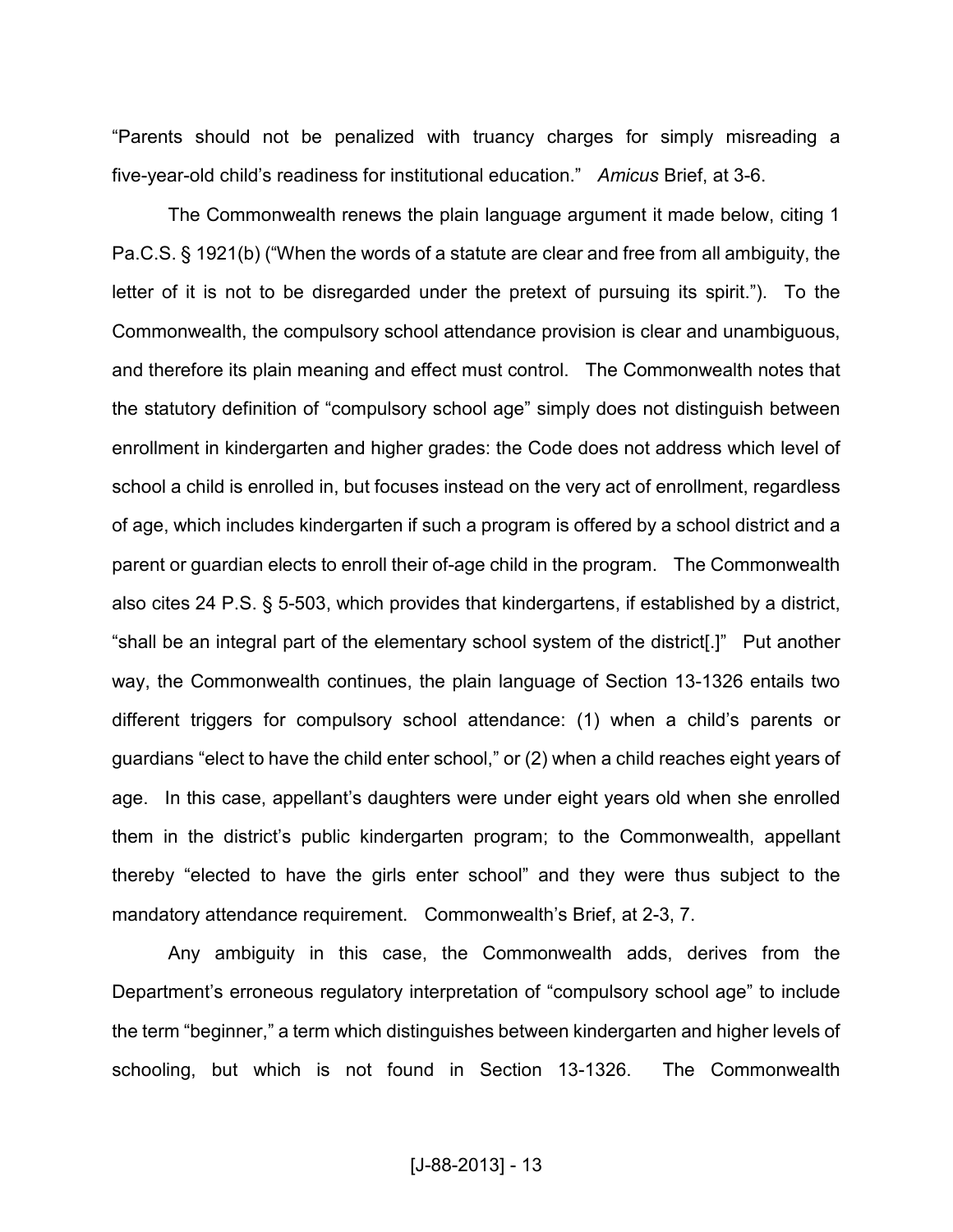acknowledges that the regulatory error has been compounded by its inclusion on the Department's public website and in "Basic Education Circulars" -- informational documents the Department produces and offers on its website.<sup>7</sup> The Commonwealth maintains that, despite the Department's advice that children in kindergarten are not "beginners" and therefore are not subject to mandatory attendance, this is not what Section 13-1326 actually says. The Commonwealth posits that any alleged ambiguity regarding the term "compulsory school age," as used in the attendance enforcement provisions in Sections 13-1326 and 13-1327, arises only from the presence of the term "beginner" from a separate School Code provision, Section 13-1304. The Commonwealth stresses that Section 13-1304 addresses the manner in which school districts are required to admit students into the lowest grade of primary school, for which purpose the children are termed "beginners." However, according to the Commonwealth, "[t]he term 'beginner' has nothing to do with compulsory school attendance; it defines the class of students that the state is obligated to educate." To the Commonwealth, because the Department's regulatory interpretation of "compulsory school age" is plainly inconsistent with the statute itself, and would limit its application, the regulation is invalid.

The Commonwealth next addresses O'Leary, noting that while the School Code's compulsory attendance provisions were mentioned in that case, they were not central to the question actually presented, which was whether there is a statutory entitlement to kindergarten education. The Commonwealth stresses that O'Leary's holding that

 $\overline{a}$ 

<sup>&</sup>lt;sup>7</sup> The Department's website describes these publications as follows: "A Basic Education Circular (BEC) provides the Department of Education's guidance on the implementation of law, regulation and policy." The relevant publication is titled "Compulsory Attendance and Truancy Elimination Plan," which was issued on August 8, 2006. See http://www.portal.state.pa.us/portal/server.pt/community/purdon's\_statutes/7503/compul sory attendance and truancy elimination plan/507353 (last visited May 23, 2014).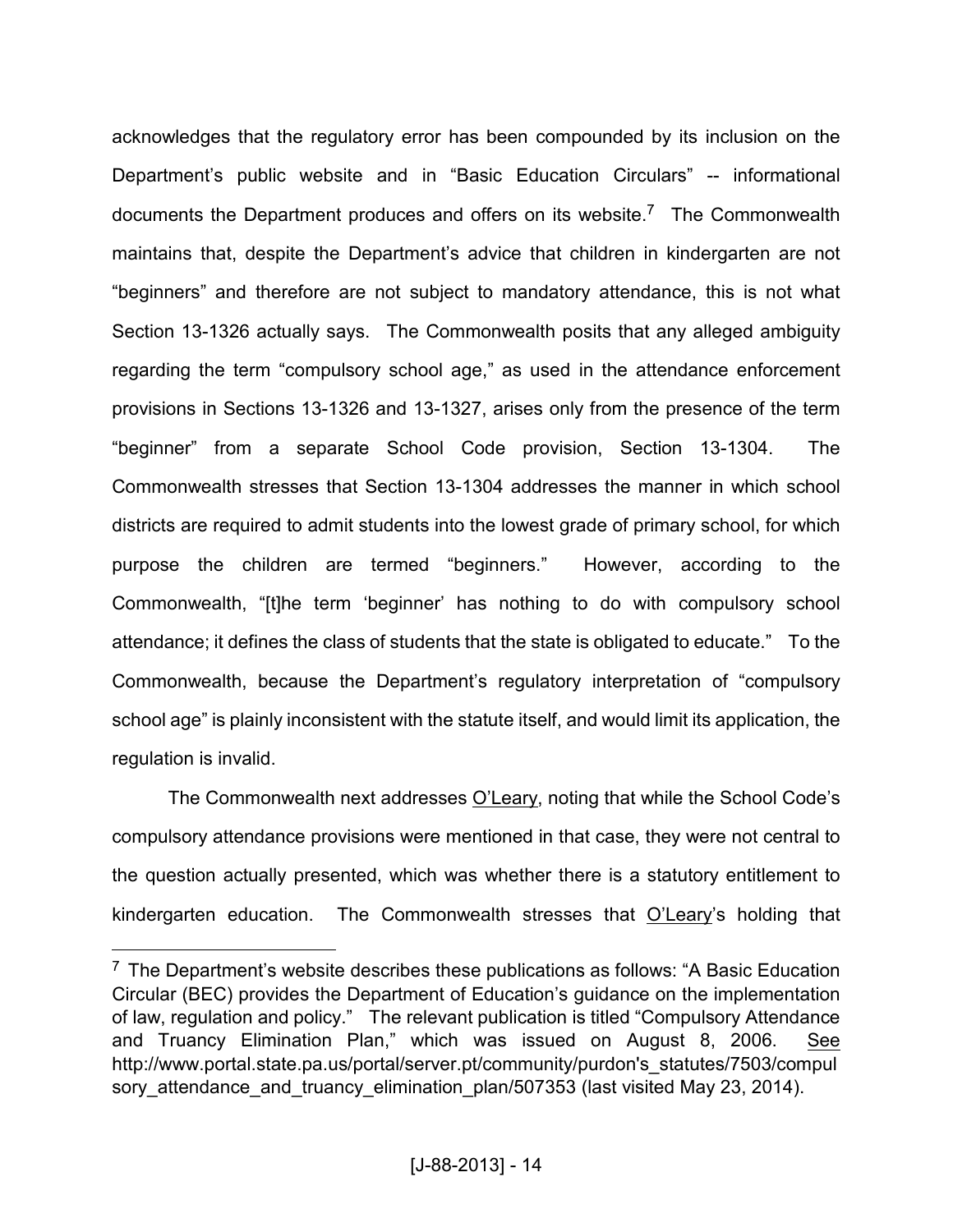districts are not compelled to provide kindergarten does not answer the distinct question here, which is whether a kindergarten program, once offered by a district and enrolled in by children of the requisite minimum entrance age, triggers the mandatory attendance of its students. Commonwealth's Brief, at 3-8.

Ultimately, the Commonwealth describes appellant's argument as resting on a "faulty syllogism," *i.e.*, that because school districts are not required to provide kindergarten programs, and parents are not required to enroll their children in available programs, it follows that parents who **do** elect to enroll their children in kindergarten need not ensure that their children attend consistently without unexcused absences. The correct logic, the Commonwealth offers, is that all children enrolled in school are subject to compulsory attendance; all children enrolled in kindergarten are enrolled in school, as set forth in Section 5-503; and therefore all children enrolled in kindergarten are subject to compulsory attendance. In a footnote, the Commonwealth addresses the arguments forwarded by *amicus* respecting enrolled children whose parents later determine they are not quite ready for school. The Commonwealth states that it supports the concept of a formal "withdrawal and waiting," and would not view such children as subject to compulsory attendance. But, the Commonwealth also stresses that the issue here did not involve withdrawal and waiting, but rather, appellant's inability to get her daughters to school; a fact that *amicus* essentially conceded. Commonwealth's Brief, at 8-9 & n.10.

As reiterated in Mercury Trucking, Inc. v. Pennsylvania Public Utility Commission, 55 A.3d 1056 (Pa. 2012), our well-settled rules governing statutory construction are as follows:

> The object of statutory construction is to ascertain and effectuate the General Assembly's intent. The plain language of a statute is, as a general rule, the best indicator of such legislative intent. [Bd. of Revision of Taxes, City of Phila. v. City of Phila., 4 A.3d 610, 622 (Pa. 2010)] (citing 1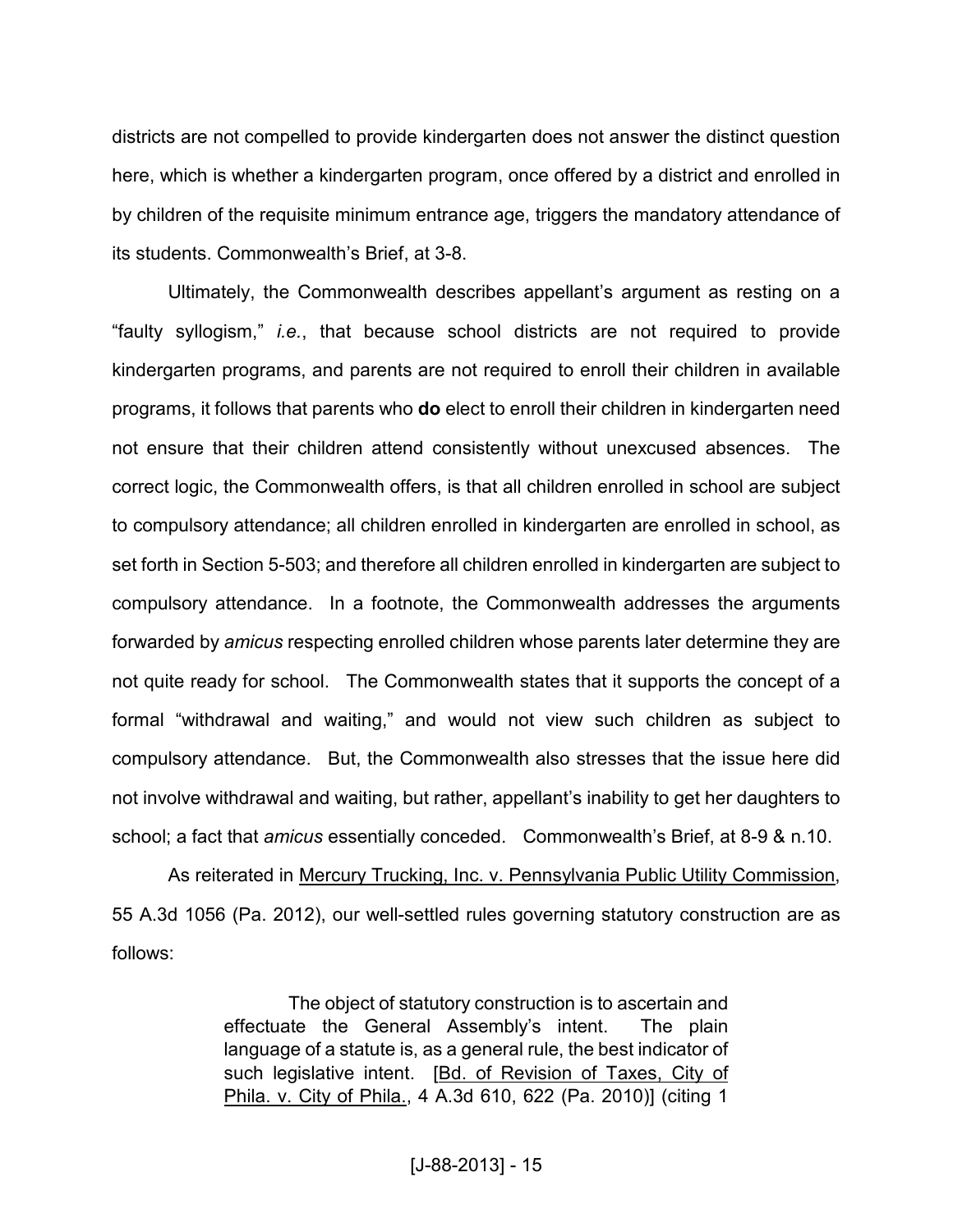Pa.C.S. § 1921(a)). This general rule is subject to several important qualifications, including the precept that the General Assembly "does not intend a result that is absurd, impossible of execution, or unreasonable." Commonwealth v. Shiffler, 879 A.2d 185, 189-90 (Pa. 2005) (alternative construction of seemingly clear mandatory sentencing provision warranted to avoid absurd incongruity with graduated sentencing scheme) (citing 1 Pa.C.S. § 1922(1),  $(2)$ ). . . .

Similarly, if the words of a statute are not explicit but are unclear or ambiguous, we resort to considerations other than the plain language to discern legislative intent. Commonwealth v. Garzone, 34 A.3d 67, 75 (Pa. 2012) (citing 1 Pa.C.S. § 1922; Commonwealth v. Diodoro, 970 A.2d 1100, 1106 (Pa. 2009)). Among the matters we may consider are: the occasion and necessity for the statute; the circumstances under which the statute was enacted; the mischief to be remedied; the object to be attained; the consequences of a particular interpretation; the contemporaneous legislative history; and the legislative and administrative interpretations of such statute. 1 Pa.C.S. § 1921(c).

Id. at 1067-68. Furthermore, "the words of a statute shall be construed according to rules of grammar and according to their common and approved usage. Every statute shall be construed, if possible, to give effect to all its provisions." Commonwealth v. Zortman, 23 A.3d 519, 525 (Pa. 2011) (citing 1 Pa.C.S. §§ 1922(1), 1903(a), & 1921(a)). When an agency regulation is at issue, the Court will consider, *inter alia*, "whether the regulation is consistent with the statute under which it was promulgated." Tire Jockey Service, Inc. v. Commonwealth, Dep't of Envtl. Prot., 915 A.2d 1165, 1186 (Pa. 2007); see also Slippery Rock Area Sch. Dist. v. Unemployment Comp. Bd. of Review, 983 A.2d 1231, 1241 (Pa. 2009) ("Indeed, all regulations, whether legislative or interpretive 'must be consistent with the statute under which they were promulgated.'").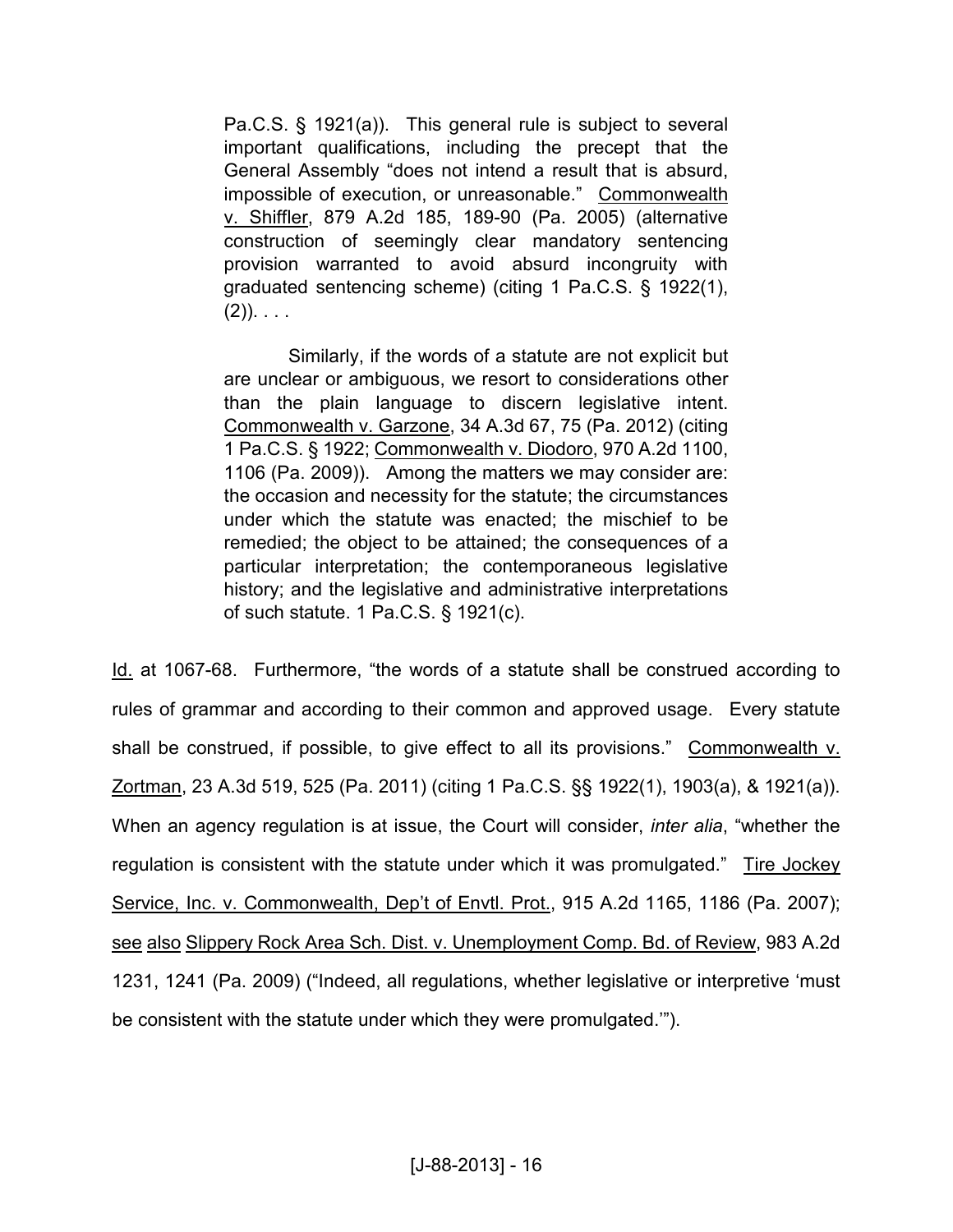As we noted at the outset, school districts are not required to establish kindergarten programs, but if they do establish such programs, they become an integral part of the school district. At issue here is whether attendance in existing kindergarten programs is compulsory once a parent or guardian chooses to enroll a child. Article XIII of the School Code, which addresses "Pupils and Attendance," has two parts of relevance to considering the parties' arguments: Part A addresses "Attendance," and Part B addresses "Enforcing Attendance." Section 13-1304 is found in Part A, is titled "Admission of Beginners," and provides in three subsections that: (a) school districts "shall admit beginners" during at least the first two weeks of the annual school term for districts operating on an annual promotion basis, or within the first two weeks of either semester for districts operating on a semi-annual promotion basis; (b) admission "shall be limited to beginners" who have attained the age of five years and seven months at the relevant date of admission, but vesting discretion in the district to accept some underage children, and to deny admission to some of-age beginners, depending on circumstances not pertinent to this appeal; and most relevant to this appeal, (c) (verbatim): "The term 'beginners,' **as used in this section**, shall mean any child that should enter the lowest grade of the primary school or the lowest primary class **above the kindergarten level**." 24 P.S. § 13-1304 (emphases supplied). $8$ 

 $(continued...)$ 

<u>.</u>

 $8$  Subsections (a) and (b) of Section 1304 read, in their entirety, as follows:

<sup>(</sup>a) School districts shall admit beginners to the public schools during at least the first two weeks of the annual school term in districts operating on an annual promotion basis and during the first two weeks of either the first or the second semester of the school term in districts operating on a semi-annual promotion basis; thereafter, the admission of beginners shall be at the discretion of each school district.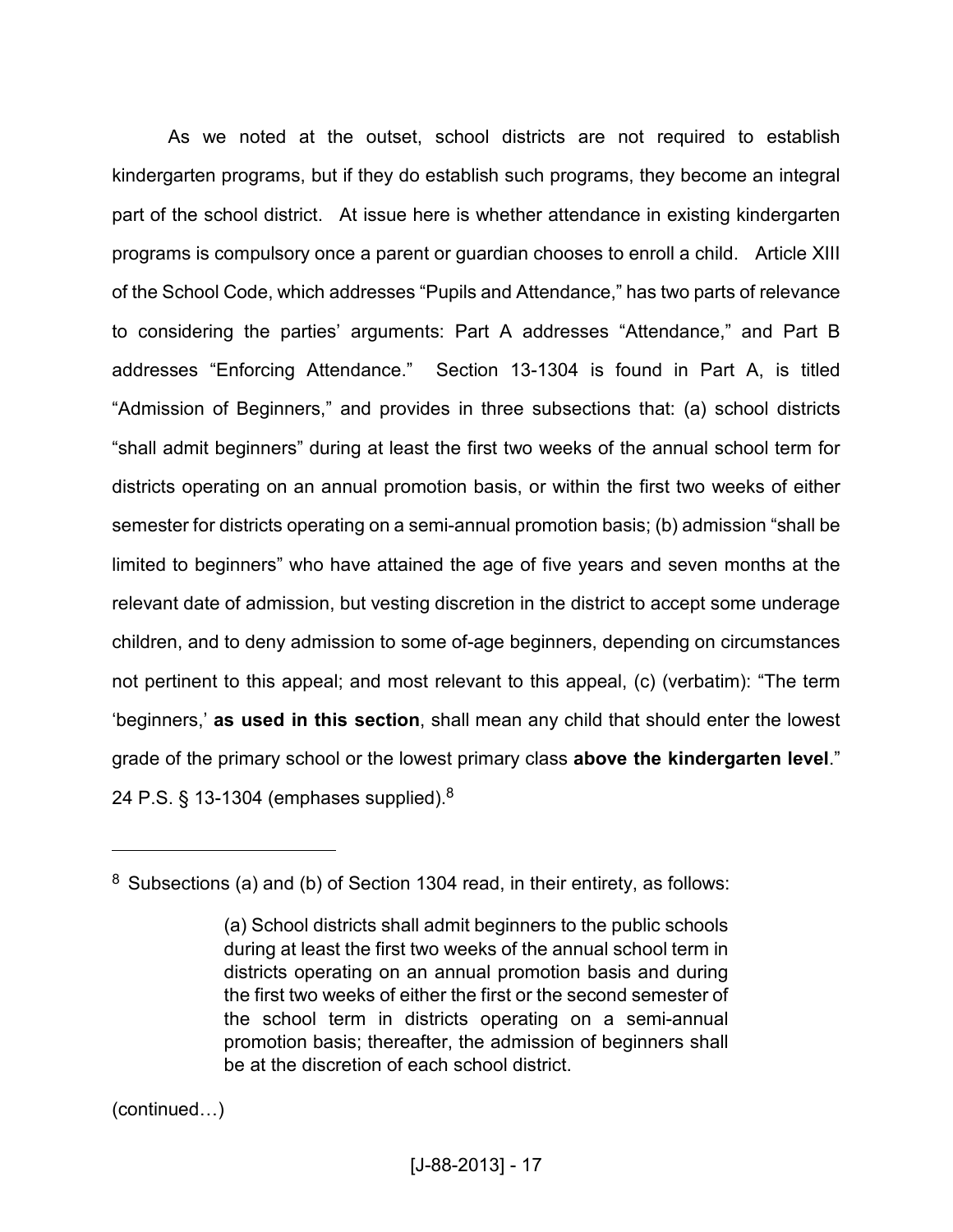Sections 13-1326 and 13-1327 comprise the heart of the "Enforcing Attendance" provisions found in Part B. Section 13-1326 is the lead section in Part B, is entitled "Definitions," and defines "compulsory school age" in relevant part as: "the period of a child's life from the time the child's parents elect to have the child enter school, which shall be not later than at the age of eight (8) years, until the age of seventeen (17) years." 24 P.S. § 13-1326. There is no reference in this section to "beginners," nor is there any provision in the definition that compulsory school age is restricted to primary classes above kindergarten. The next section of Part B, entitled "Compulsory school attendance," then directs that:

> Except as hereinafter provided, **every child of compulsory school age** having a legal residence in this Commonwealth, as provided in this article, and every migratory child of compulsory school age, **is required to attend a day school** in which the subjects and activities prescribed by the standards of the State Board of Education are taught in the English language. . . . Except as hereinafter provided, every parent, guardian, or other person having control or charge of

 $(...$ continued)

 $\overline{a}$ 

(b) Admission shall be limited to beginners who have attained the age of five years and seven months before the first day of September if they are to be admitted in the fall, and to those who have attained the age of five years and seven months before the first day of February if they are to be admitted at the beginning of the second semester. The board of school directors of any school district may admit beginners who are less than five years and seven months of age, in accordance with standards prescribed by the State Board of Education. The board of school directors may refuse to accept or retain beginners who have not attained a mental age of five years, as determined by the supervisor of special education or a properly certificated public school psychologist in accordance with standards prescribed by the State Board of Education.

Id. § 13-1304(a) & (b).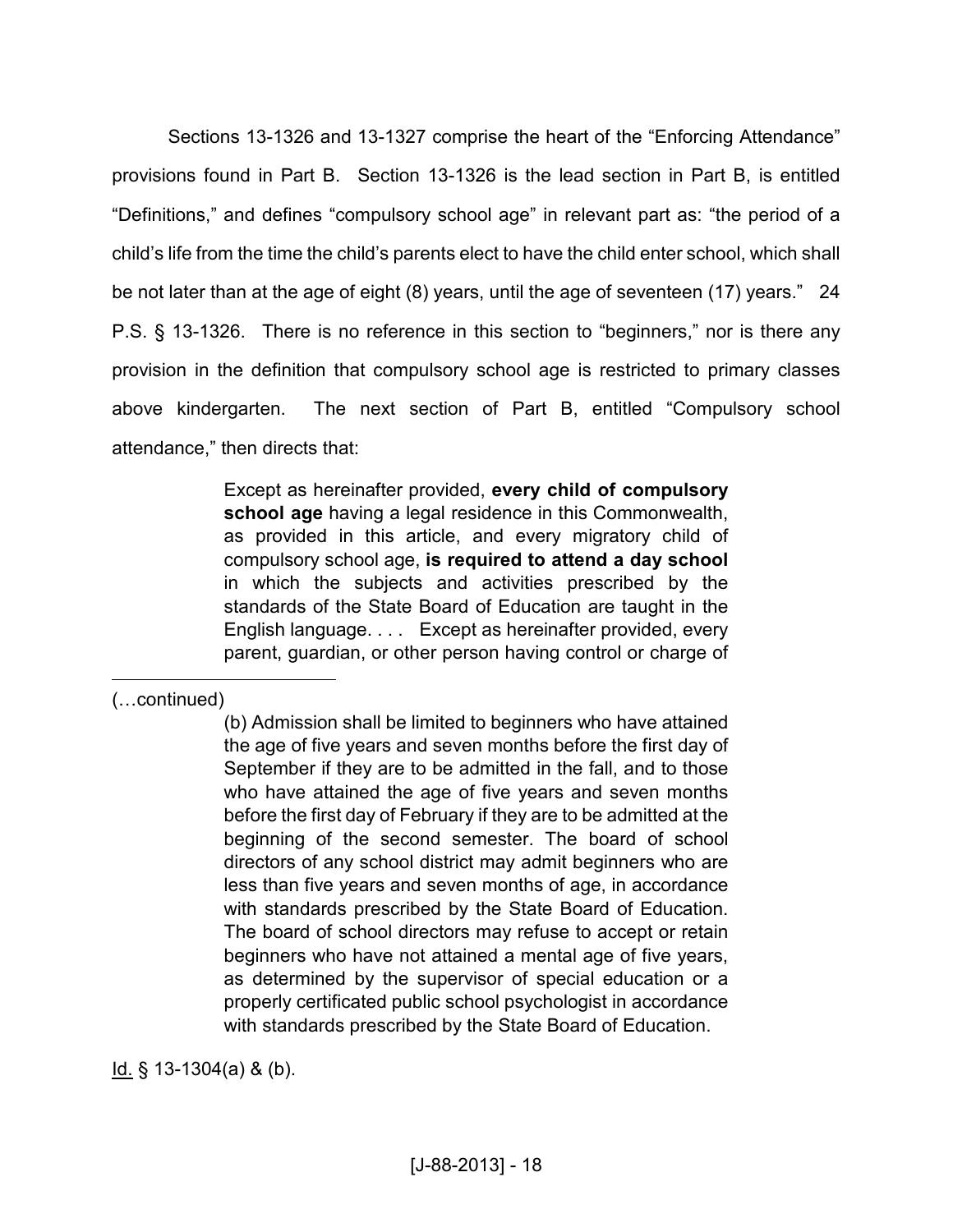any child or children of compulsory school age is required to send such child or children to a day school in which the subjects and activities prescribed by the standards of the State Board of Education are taught in the English language. . . . Such child or children shall attend such school continuously through the entire term, during which the public schools in their respective districts shall be in session . . . .

Id. § 13-1327(a) (emphases supplied). As with the definitional section, this provision makes no reference to "beginners"; it refers only to compulsory school age. Later provisions within Part B then address such matters as: excuses from attending school, exceptions to compulsory attendance (none of which are applicable in this case), and penalties for violations of compulsory attendance requirements. Id. §§ 13-1329, 13-1330, & 13-1333.

As noted in the procedural history described above, the regulations promulgated by the Department of Education, found in Title 22 (Education) of the Administrative Code either do not mention compulsory school age (22 Pa. Code § 11.12) or conflate the School Code concepts of beginners and compulsory school age, as in 22 Pa. Code § 11.13: "Compulsory school age refers to the period of a child's life from the time the child enters school as a beginner which may be no later than at the age of 8 years, until the age of 17 or graduation from a high school, whichever occurs first. A beginner is a child who enters a school district's lowest elementary school grade that is above kindergarten." 22 Pa. Code §§ 11.12 & 11.13.

For the following reasons, we sustain the core position of the Commonwealth and the courts below that the issue of statutory construction is resolvable on plain language terms. Section 13-1326 of the School Code addresses itself directly to enforcing school attendance, and specifically defines "compulsory school age" clearly and unambiguously as measured from the point where parents "elect" to have their children enter school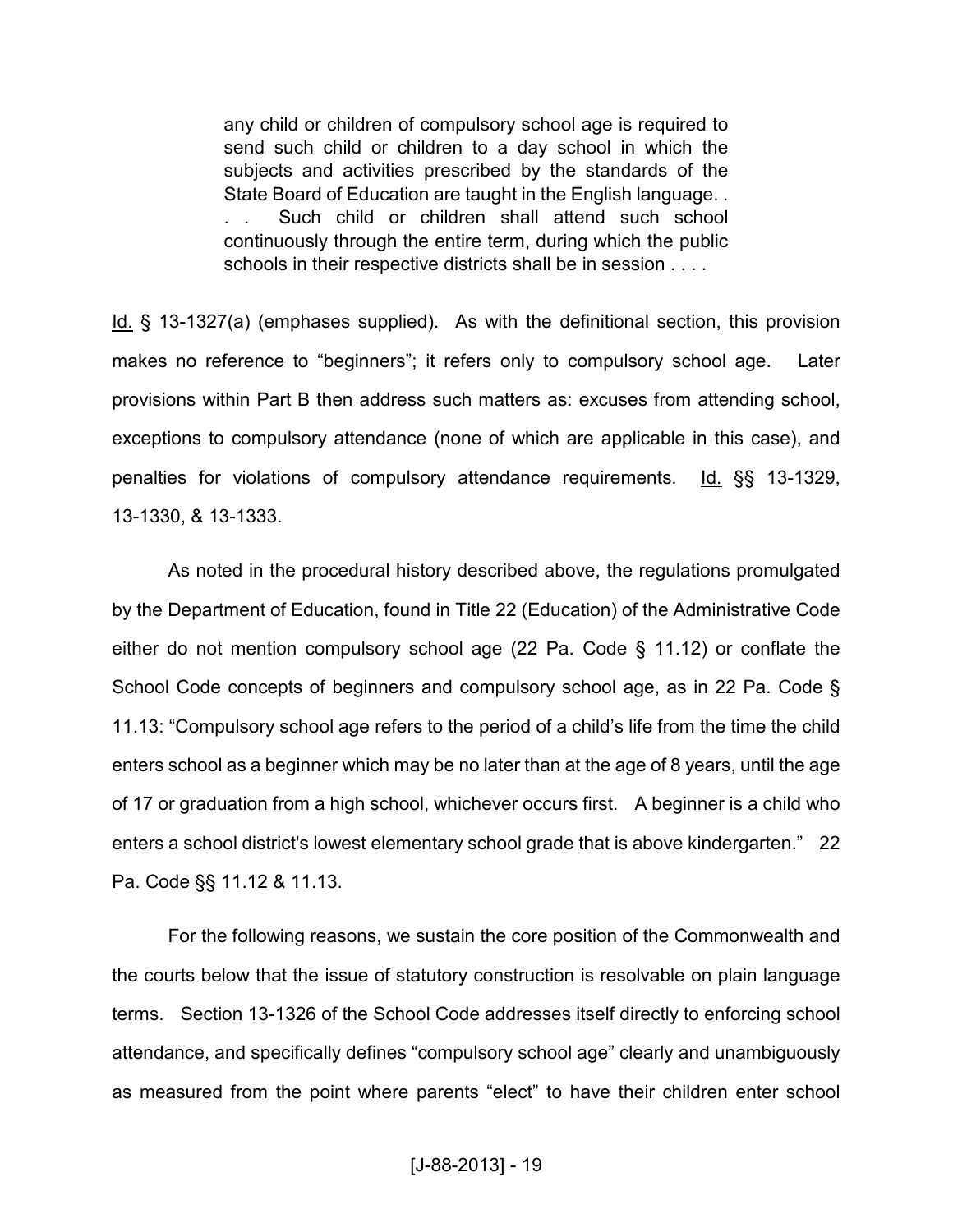(which must be done by the time a child reaches eight years of age). Unlike Part A of Article XIII, the enforcement provision says nothing about "beginners," and nothing about the compulsory attendance requirement excluding kindergarten. There is no facial tension between this definition and Section 13-1304's employment of the more restrictive term "beginners." To the contrary, Section 13-1304 explicitly states that its definition of the term beginners (as excluding children attending kindergarten) applies only "as used in this section." Id. § 13-1304. Furthermore, neither Section 13-1304 nor any other provision in Part A of Article XIII purports to address "compulsory school age." Thus, the Section 13-1304 focus on "beginners" does not operate to modify Section 13-1326's definition of compulsory school age for purposes of enforcing attendance.

Read plainly, the statute conveys that once parents or guardians "elect" to have their children of requisite minimum entrance age "enter school," the obligation to comply with the Code provisions compelling consistent school attendance is triggered. At that point, the children are formally "opted in" to the public school system, whether in elementary school or kindergarten, and the plain language of the enforcement scheme in Sections 13-1326 and 13-1327 applies to them.

There is nothing absurd or unreasonable in this plain language reading. As the trial court noted, the two parts of Article XIII of the School Code address different issues (or "audiences," as the trial court put it). Part A addresses the various duties and powers of school district authorities; Part B is directed at parents and guardians and outlines their obligations respecting attendance, and the consequences of unexcused truancy. Part A thus speaks to matters such as residency requirements; the duty to ensure that every child who enrolls in school is properly immunized; the duty to enact reasonable and non-discriminatory plans assigning resident students to individual schools; the authority to close underpopulated or physically decrepit schools; and the vesting of teachers, vice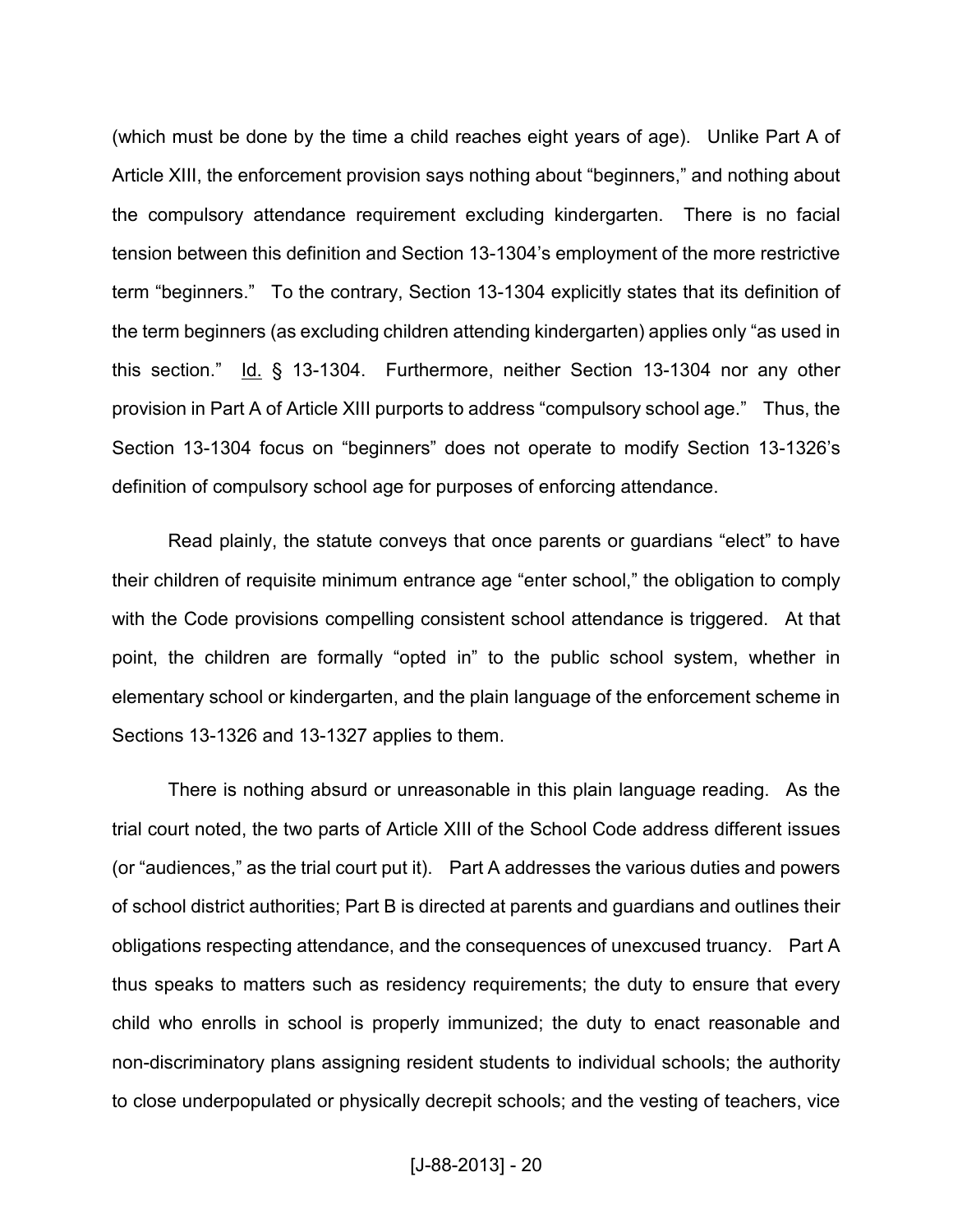principals, and principals with authority over students' conduct and behavior during school hours, including the power to suspend or expel students. 24 P.S. §§ 13-1302, 1303a, 1305, 1310, 1311, 1314, 1316, 1317, & 1318. And, most pertinently, Section 13-1304 informs school districts at what point they are **obliged** to admit students to school. Since kindergarten programs are not mandatory, it makes sense that Section 13-1304 would define the district's obligation in terms of students in primary classes above the kindergarten level.

As the trial court also persuasively recognized, a parent or guardian's obligations respecting school attendance, once a child is enrolled at either level, are a different matter – or so the General Assembly could rationally have determined – and Part B is devoted to those duties and consequences. Part B addresses various alternative schooling scenarios, such as provisions governing parents or guardians who homeschool and the duties of parents respecting children who are disabled to an extent that makes them unable to attend the local public school; this Part also includes measures intended to ensure that consistent school attendance will not be affected by a child's lack of transportation, board and lodging, or clothing and food; district authorities and localities are tasked with providing these necessities at public cost in order that children will be able to attend school every day. Id. §§ 13-1327.1, 1328, 1331, 1334 to 13-1337.1.

Thus, the School Code's discussion of "beginners" in the context of Section 13-1304 (children about to enter the first grade who must be of a certain minimum physical and/or mental age) and children of "compulsory school age" in the attendance enforcement context of Sections 13-1326 and 13-1327 (children of minimum district entrance age who have been enrolled by their parents/guardians in either kindergarten or the first grade) are not addressing the same thing; the entire statute may naturally be read with neither term meant to affect, alter, or expand the other's meaning.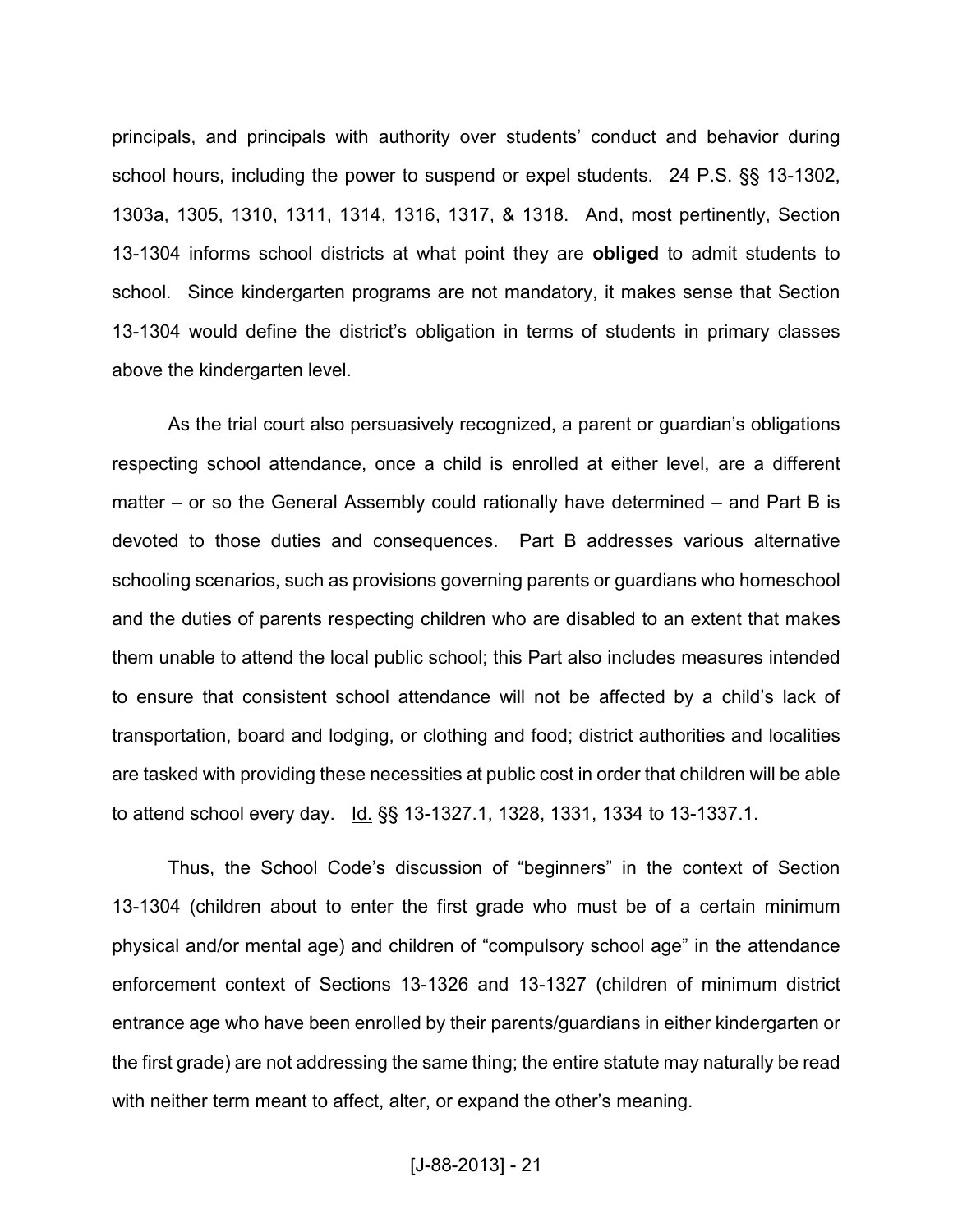The Department's importation into its regulations on compulsory school age and attendance of the "beginner" overlay from Section 13-1304 provides no basis to depart from our plain language reading. This Court has held that "administrative interpretations of a statute . . . are entitled to some deference, particularly where a statute is technical or complex. But . . . such deference will exist only where the reviewing court is satisfied that the regulation tracks the meaning of the statute, as narrowly construed, and does not violate the intent of the legislation." Commonwealth v. Gilmour Mfg. Co., 822 A.2d 676, 679 (Pa. 2003). Accord Commonwealth, Dep't of Pub. Welfare v. Forbes Health Sys., 422 A.2d 480, 482 (Pa. 1980) (administrative regulations "must be consistent with the statute under which they are promulgated."). Article XIII of the School Code is neither technical or complex; as we have explained above, the statutory construct does not admit of the Department's reading; and, thus, the regulation at 22 Pa. Code § 11.13 must stand down.

Nor does the scant decisional law offer any basis to depart from the plain language of the School Code respecting compulsory school age and attendance. The question before the Commonwealth Court in O'Leary v. Wisecup did not involve the perceived tension between the term "beginner" in Section 13-1304 and "compulsory school age" in Section 13-1326. The dispute in O'Leary was about whether a district, having elected to provide a kindergarten program which set a minimum entrance age, must bend to the different age policy of another district when a child moves from the latter to the former. The O'Leary court's reference to the term "beginners" -- in both Section 13-1304 and the Department's regulation -- was made only in the context of examining the obligations of the school district. 364 A.2d at 773 & n.5. In any event, to the extent the  $O'$ Leary court replicated the Department's error in conflating "beginner" and "compulsory school age,"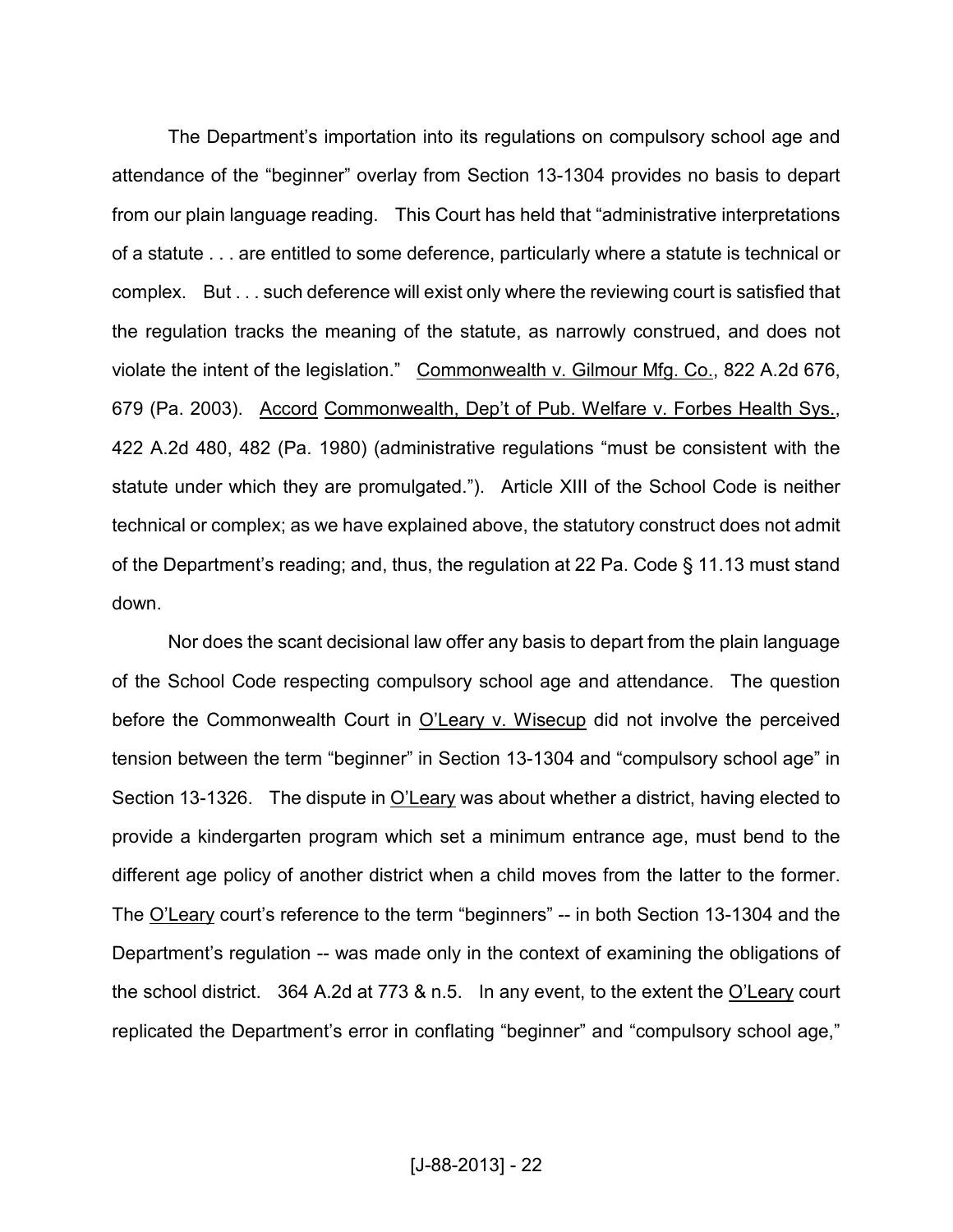that reading is disapproved, for the reasons we have expressed above, in this case presenting that precise question.

Next, we address appellant's allegation that the plain reading of the compulsory attendance requirement creates a "hypocritical burden" since a school district is not obliged to offer a kindergarten program at all, and yet a parent or guardian has a duty of ensuring compulsory attendance once a program exists and the parent or guardian elects to enroll a child. The perceived "hypocrisy" affords no basis in law for failing to enforce the statute as written. And, in any event, as the trial court noted, it is not difficult to imagine why the General Assembly would seek to ensure that, once a school district makes the discretionary decision to offer free public kindergarten, at its taxpayers' expense, the parents whose children are its beneficiaries, should the parents elect to do so, be required to make use of the program. Viewed in this light, there is no hypocrisy, but symmetry: to reap the benefits of publicly funded education for a child, the parent/guardian must comply with a relatively few rules and regulations: immunization and consistent attendance being the most prominent.

Finally, we turn to the "withdrawal and waiting" scenario posed by *amicus*, *i.e.*, the claimed "common" circumstance in which a parent enrolls a child in kindergarten, later realizes that the child is not mature enough yet for the experience, and thus withdraws the child from school. *Amicus* warns that this is a salutary practice that could be compromised by enforcing the compulsory attendance requirement against children enrolled in kindergarten. However, it is undisputed that appellant did not withdraw her daughters – formally or informally – based upon a judgment that they were not yet ready for formal schooling; she simply had difficulty managing to motivate or convince her children to ready themselves on certain days.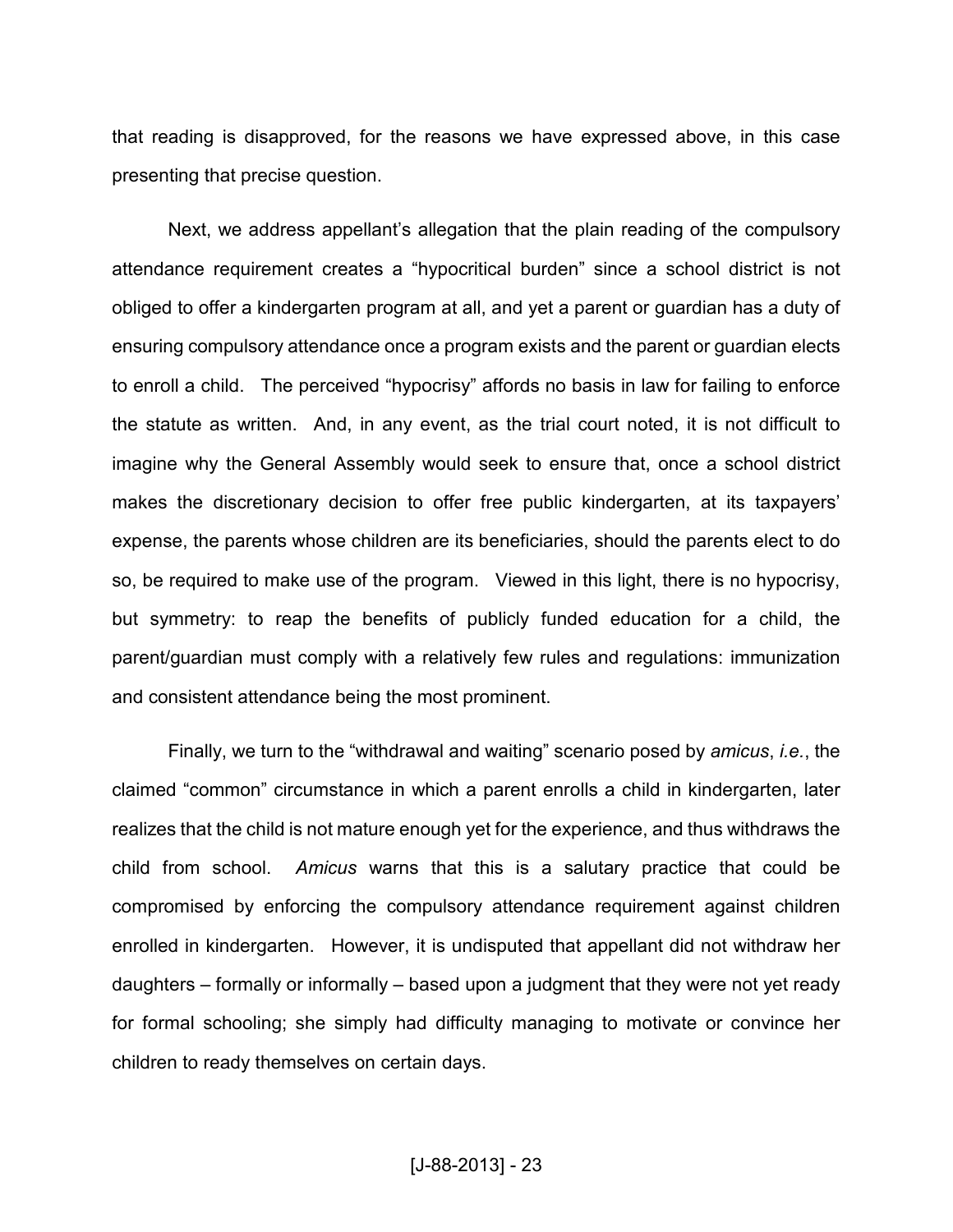We did not accept this case for briefing and argument on the scenario presented by *amicus*. Without a record and briefing devoted to the question, we are in no position to opine upon the inter-relationship between the compulsory attendance requirement triggered by enrollment in school and a parent's later decision that an enrolled child, otherwise of an age or in circumstances not yet requiring attendance at school, is not prepared and should withdraw. In light of the Commonwealth's responsive position, however, it is worth noting that it has not been argued to us, nor is it apparent, that the School Code is being enforced in Pennsylvania in a fashion that prevents parents from formally withdrawing their children from kindergarten; nor should this Opinion be read as approving (or disapproving) of such a practice. $9$ 

In light of the foregoing, we hold that once a parent/guardian elects to enroll a child in a public kindergarten program offered by a school district (provided the child satisfies the district's minimum admission age for its kindergarten programs), the child has "entered school" and it is the duty of the parent or guardian to comply with Pennsylvania's compulsory school attendance laws. Accordingly, we affirm the order of the Commonwealth Court and, consistent with that mandate, the case will be remanded to the trial court for further disposition consistent with this Opinion.

Affirmed.

<u>.</u>

<sup>9</sup> Section 13-1332 of the Code addresses, *inter alia*, "attendance and withdrawals" and requires teachers and principals to "report at once" the name of any student withdrawing from the school and the date of withdrawal. 24 P.S. § 13-1332. The provision thus appears to contemplate withdrawals, albeit we recognize that withdrawal from a particular school at a particular time, of course, does not necessarily mean a child has withdrawn from schooling altogether.